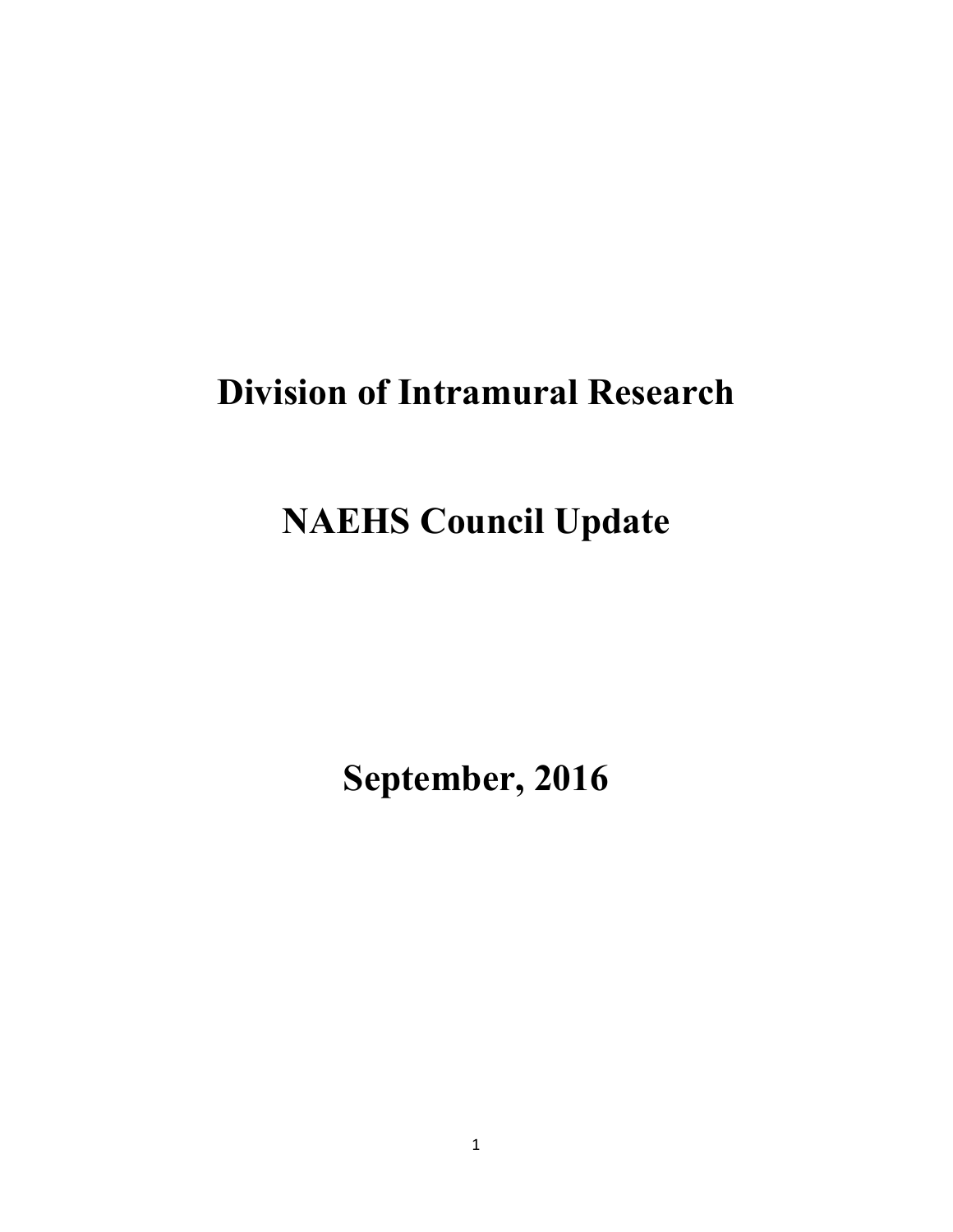## **DIR RECRUITMENTS**

#### **Deputy Scientific Director**

The National Institute of Environmental Health Sciences (NIEHS) is seeking an accomplished scientist to serve as the Deputy Scientific Director of our Division of Intramural Research (DIR). This is an exciting leadership opportunity to provide scientific oversight and help set the research agenda for the DIR. This individual will lead a team that is directly focused on intramural scientific research. Responsibilities include strategic planning and management, faculty evaluation, recruitment of scientific peer reviewers and oversight of review panels for intramural scientists, training within the DIR, coordination of research activities funded by non-NIEHS entities, development and/or recommendation of research policies, priorities, and procedures, and communication with other federal entities including other NIH Institutes and external organizations. The successful candidate will work closely with the Scientific Director to manage all scientific aspects of the DIR. Dr. Thomas Kunkel, Genome Integrity & Structural Biology Laboratory, is chair of the Search Committee.

#### **Investigator in Epidemiology**

The National Institute of Environmental Health Sciences is recruiting for a full-time Tenure-Track Epidemiologist. The successful candidate will be expected to develop an outstanding, investigator-initiated independent epidemiology research program on human health outcomes. Applicants are welcome with expertise in any of the following areas: reproduction, pregnancy outcomes, pediatric outcomes, early origins of disease, life course epidemiology, adult health/chronic disease, or other areas of environmental epidemiology. Biologically-based epidemiological research (including genetics, epigenetics, metabolomics, microbiomics, and biomarkers) is especially encouraged. Successful candidates will be expected to have the ability to work independently and as part of multi-disciplinary and/or collaborative teams. Candidates should have a Doctoral degree and a record of accomplishment in epidemiology, including a strong publication record and research experience. Dr. Janet Hall, Clinical Research Branch, is chair of the search committee.

#### **Biostatistician**

The National Institute of Environmental Health Sciences is seeking an experienced biostatistician at the rank of Staff Scientist in the Biostatistics and Computational Biology Branch (BCBB) of the Division of Intramural Research (DIR). The incumbent will collaborate extensively with researchers in the DIR and the Division of the National Toxicology Program (DNTP). The successful candidate will also play a major role in analyses for the National Toxicology Program (NTP), he/she will provide statistical leadership and ensure the statistical integrity of its research program. In addition, the position involves management and oversight of statistical support service contracts. Development of new statistical methods is encouraged, but will not be a major component of the job. Drs. Kathy Laber, Comparative Medicine Branch and Paul Foster, Toxicology Branch, are co-chairs of the search committee.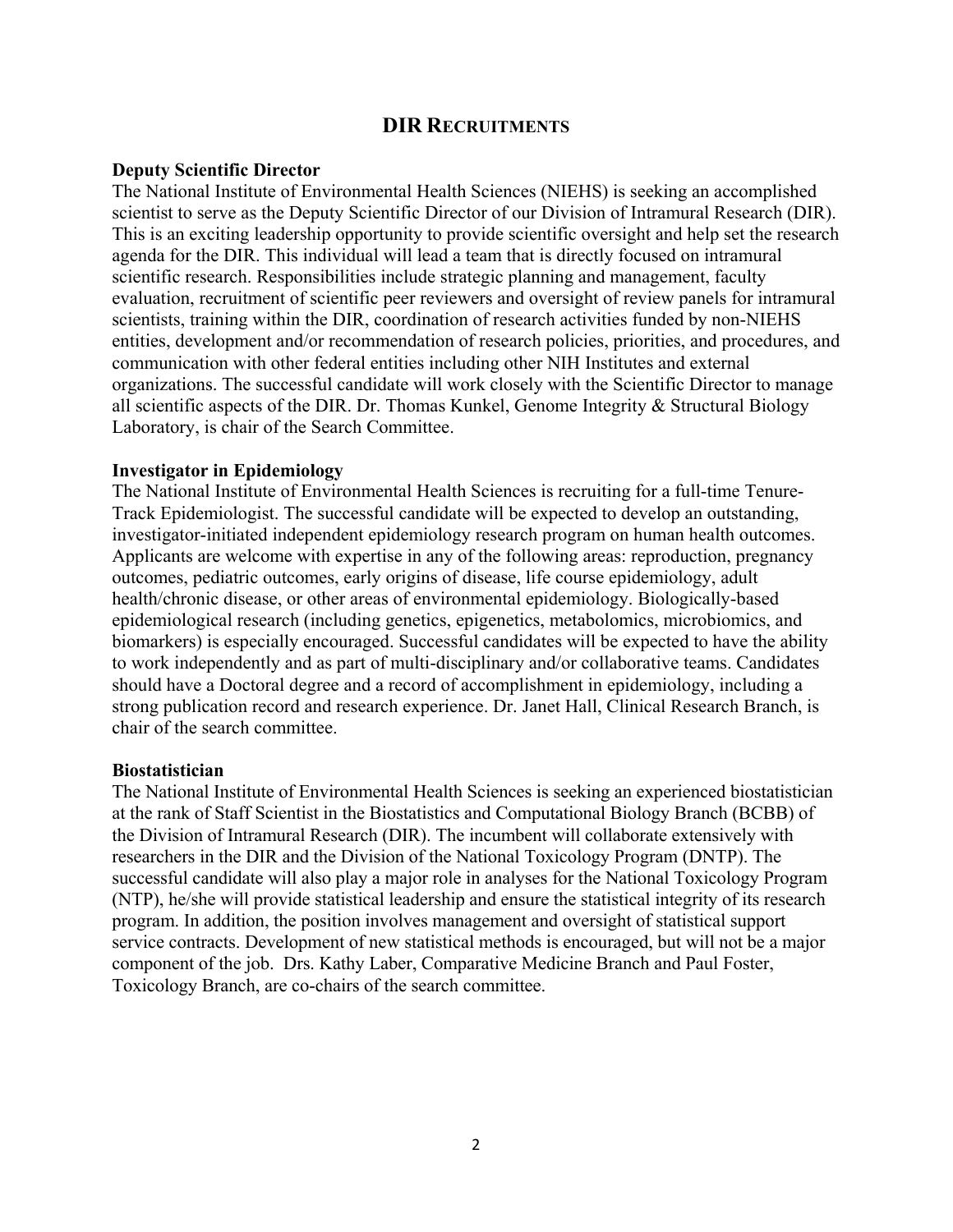## **NEW HIRES AND CHANGES IN DIR LEADERSHIP**

## **Deputy Chief of the Comparative Medicine Branch**

Dr. Rebecca Wiltshire, Senior Director, Laboratory Animal Services at Children's Hospital of Philadelphia, Philadelphia, PA has accepted a position as Deputy Chief of the Comparative Medicine Branch. She is expected to start in September 2016.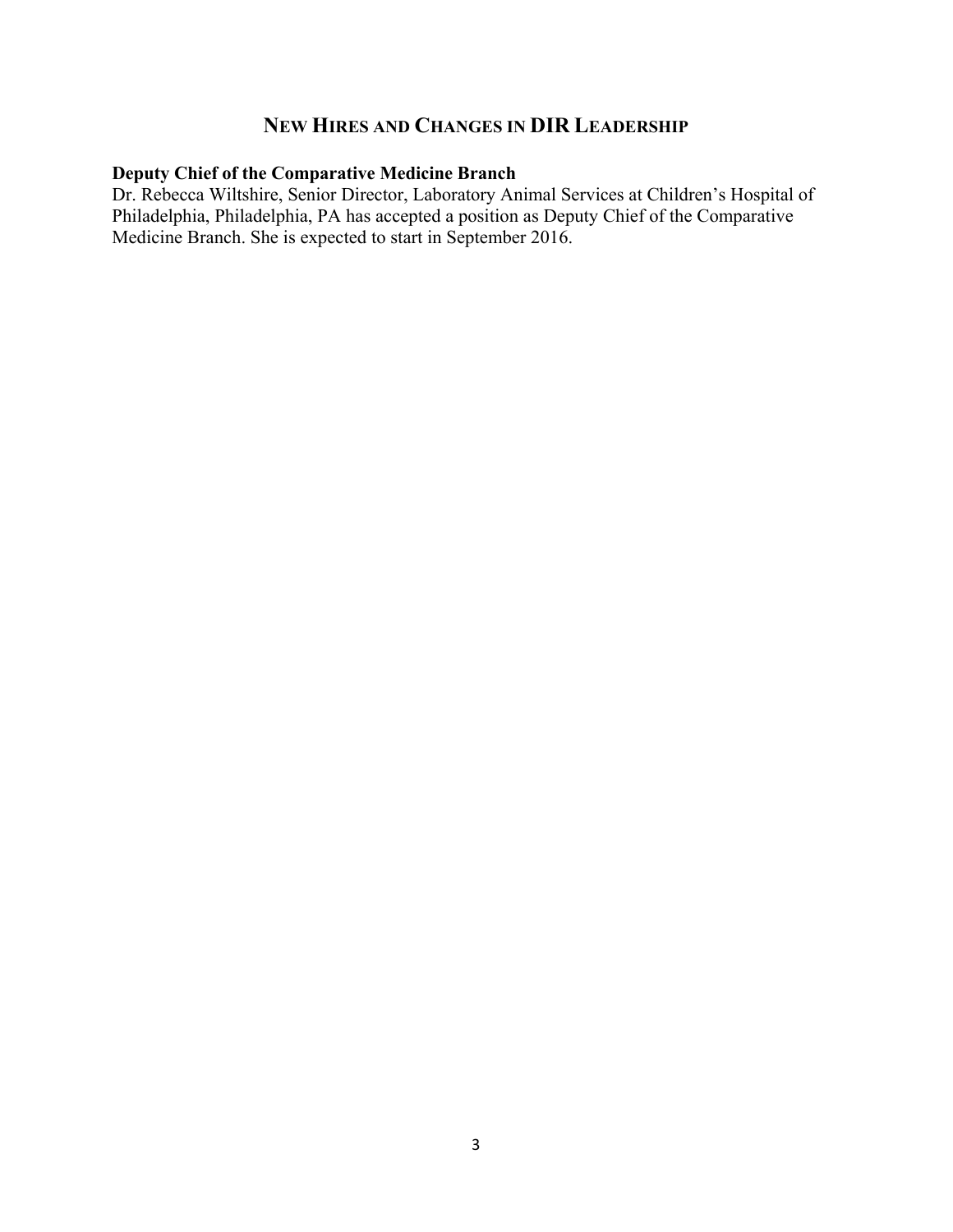## **NEWLY TENURED DIR PRINCIPAL INVESTIGATORS**

At the May 2, 2016 meeting of the NIH Central Tenure Committee held in Bethesda **Dr. Carmen J. Williams** of the Reproductive and Developmental Biology Laboratory was awarded tenure.

## **Carmen J. Williams, M.D., Ph.D. Reproductive Medicine Group Reproductive and Developmental Biology Laboratory DIR, NIEHS**

Millions of reproductive age couples are unable to control their fertility despite efforts to either prevent or achieve pregnancy. Furthermore, many women who do achieve pregnancy have problems carrying the pregnancy to term. Endocrine disrupting chemicals are implicated as contributing factors to these public health issues. The long-term goal of the Reproductive Medicine Group is to improve our understanding of factors and cellular mechanisms that regulate human reproductive health so that effective prevention and treatment strategies can be developed. We focus on understanding at a molecular level the basic reproductive biology of fertilization and preimplantation embryogenesis and how the female reproductive tract environment supports these processes. An important part of this work is to investigate how estrogenic endocrine disruptors affect the function of the female reproductive tract. Such basic studies are in line with the mission of the NIEHS to "discover how the environment affects people in order to promote healthier lives". Our work encompasses both fundamental research and exposure research in reproduction. The group focuses its efforts on two projects. The first project centers on signaling mechanisms regulating egg activation and preimplantation embryo development and in particular the role of calcium in this process. The second project concerns how endocrine disrupting chemicals alter female reproductive tract development in ways that affect its function in supporting fertilization and embryo development and lead to the development of uterine cancer. Collectively, our studies will have broad translational application via information gained regarding normal preimplantation embryogenesis that is relevant to stem cell biology and identification of preventable environmental exposures that have adverse reproductive health consequences.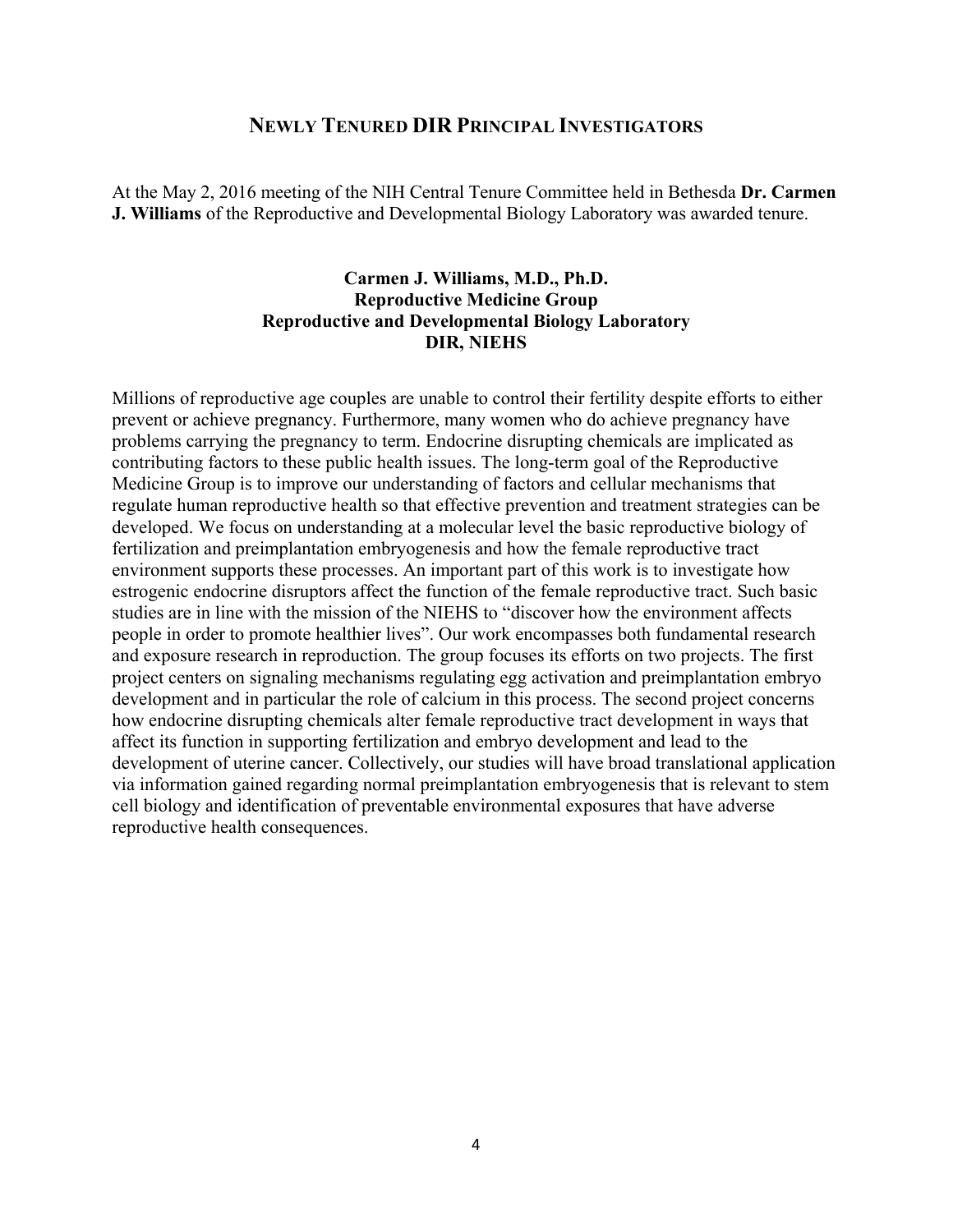At the August 1, 2016 meeting of the NIH Central Tenure Committee held in Bethesda **Dr. Guang Hu** of the Epigenetics and Stem Cell Biology Laboratory was awarded tenure.

## **Guang Hu, Ph.D. Stem Cell Biology Group Epigenetics and Stem Cell Biology Laboratory DIR, NIEHS**

Pluripotent stem cells, such as embryonic stem cells (ESCs) and induced pluripotent stem cells (iPSCs), have two defining characteristics: self-renewal and pluripotency. Self-renewal describes their capability to go through cycles of cell division and maintain the undifferentiated state, while pluripotency describes their capability to differentiate into all cell types from the three germ layers. Due to these unique properties, pluripotent stem cells hold great promises for both basic and translational research. In addition, they can also provide new tools and insights for environmental health sciences. For example, pluripotent stem cells can be used to study the impact of environmental chemicals on human development, to derive cell types that are otherwise difficult to obtain for toxicology studies, and to derive patient-specific cells to study the interactions between genetic and environmental factors in diseases with complex causes.

The long-term goal of our research is to better understand the molecular mechanisms that regulate the pluripotent state. We have previously carried out a genome-wide RNAi screen in ESCs and identified a list of novel regulators of ESC self-renewal. We have since investigated the function of several of the identified factors, including the Ccr4-Not and INO80 complexes, in ESCs, iPSCs, and mouse embryonic development, and uncovered novel mechanisms such as mRNA deadenylation, mRNA export, mRNA alternative polyadenylation, and chromatin remodeling in the regulation of the pluripotent state. In the future, we will continue to investigate the function of these complexes, and will also use genetic and genomic tools to identify and characterize additional regulators of pluripotent stem cell fates. Our work will provide new insights to mammalian development and facilitate the use of pluripotent stem cells for translational research. Further, it will also promote the development of novel pluripotent stem cell-based culture models for toxicology and environmental health science studies.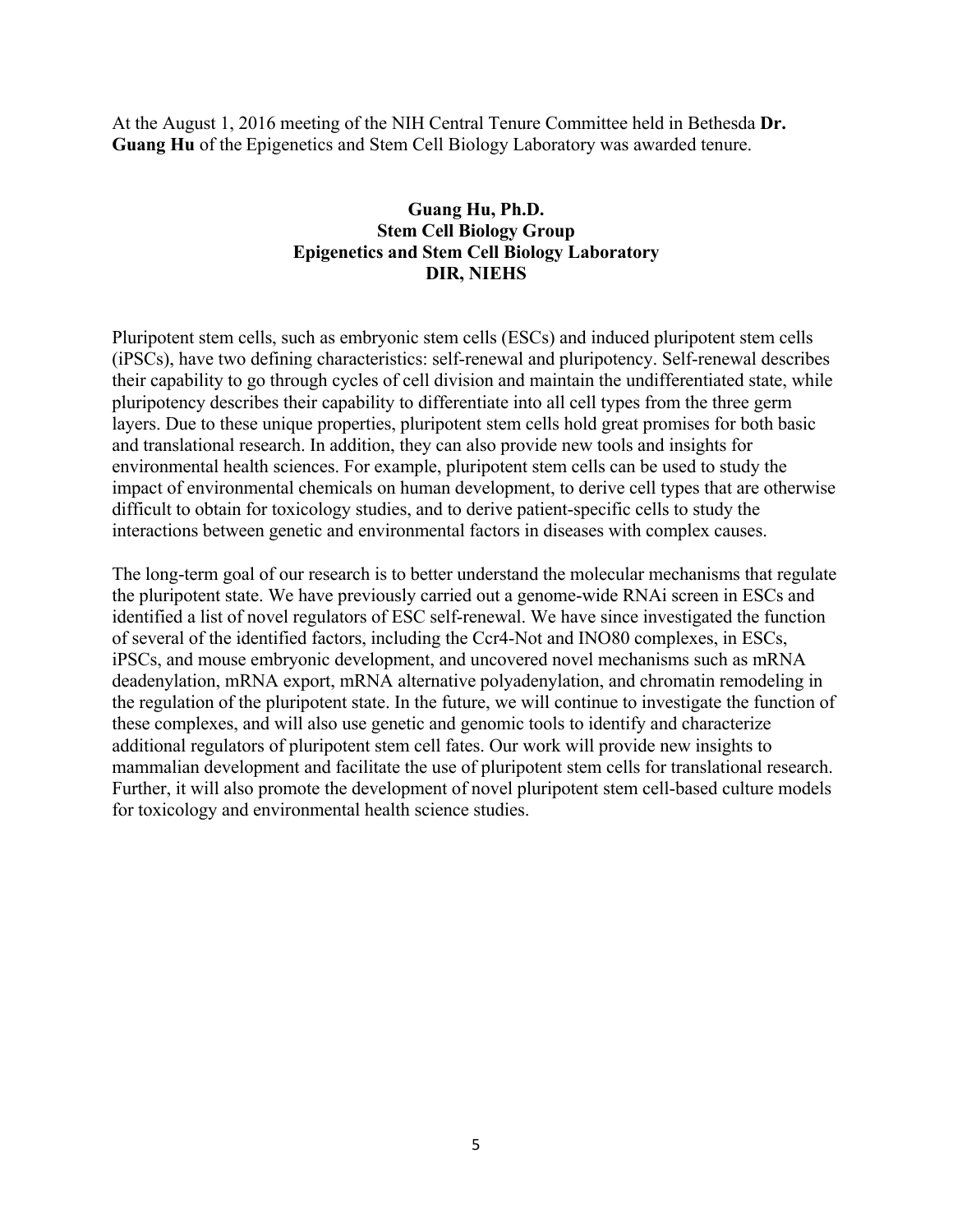At the August 1, 2016 meeting of the NIH Central Tenure Committee held in Bethesda **Dr. R. Scott Williams** of the Genome Integrity and Structural Biology Laboratory was awarded tenure.

## **R. Scott Williams, Ph.D. Genome Stability Structural Biology Group Genome Integrity and Structural Biology Laboratory DIR, NIEHS**

DNA strand breaks occur continuously as our cells duplicate their chromosomes, and as a consequence of oxidation or environmental exposure to chemical mutagens and DNA-damaging radiation. Inflammation, cellular respiration, routine DNA metabolism, and xenobiotics including pharmaceutical drugs all lead to the production of cytotoxic DNA strand breaks. DNA breaks are chemically heterogeneous, and typically lack DNA 5'-phosphate and/or 3'-hydroxyl moieties required for DNA repair synthesis and ligation. Failure to resolve damage at DNA ends is associated with genomic instability, mutagenesis, neurological disease, aging and carcinogenesis. The Williams laboratory employs a multidisciplinary approach that integrates complementary biochemical, mutational, structural and proteomic studies to identify and characterize, with atomic resolution, cellular DNA damage recognition, signaling and reversal processes acting as the cellular first line of defense to genotoxic insult. In our work, molecular structural studies form the bedrock for informed structure-guided mutagenesis that probes biochemical and cellular functions. Current ongoing work in the group is aimed at deciphering functions the DNA end processing factors Aprataxin (APTX), Tyrosyl-DNA phosphodiesterase 2 (TDP2) and the CtIP/Ctp1 tumor suppressor. Defects in processes we are studying destabilize the genome, alter organismal functions and susceptibility to genotoxic stressors, and are linked to human diseases that emerge and progress over a lifespan. For example, *TDP2* mutations are found in individuals with intellectual disability, seizures and ataxia, deficiencies in APTX RNA/DNA deadenylase cause Ataxia with Oculomotor Apraxia (AOA1) and *CtIP* mutations are linked to Seckel syndrome. We envision that a detailed molecular understanding of the mechanisms of genome repair we are studying will further open new doors for the development of novel targeted DNA repair inhibitors for treatment of cancers that have acquired resistance to DNA crosslinkers, alkylating agents, topoisomerase poisons, and other DNA-targeted chemotherapeutics.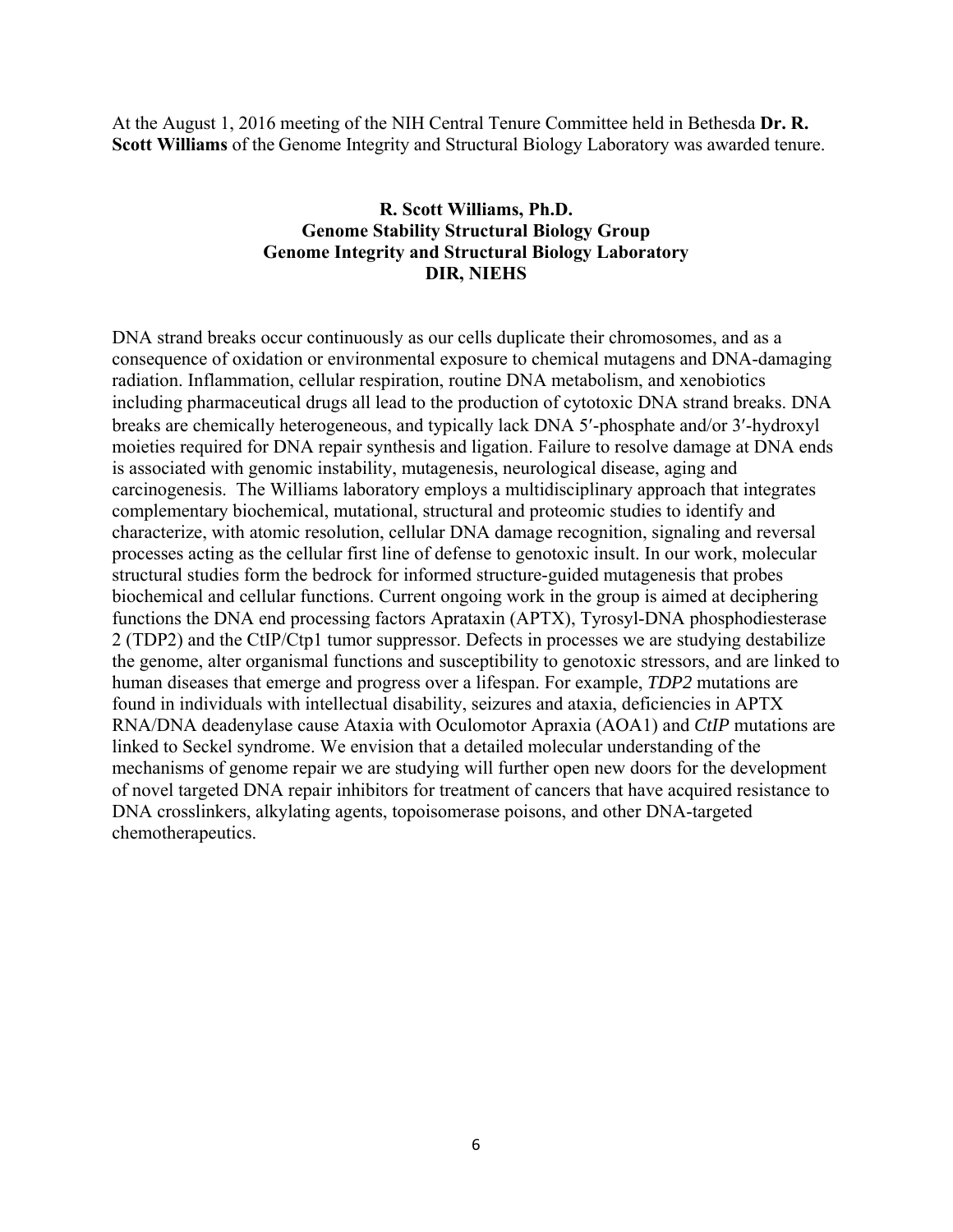## **SCIENTIFIC UPDATE BY A DIR PRINCIPAL INVESTIGATOR**

#### **Regulation of embryo development by the oviductal environment**

## **Carmen J. Williams, M.D., Ph.D. Reproductive Medicine Group Reproductive and Developmental Biology Laboratory DIR, NIEHS**

Environmental exposures, particularly during developmentally sensitive time windows, can impact on later health outcomes in children and adults. Although this was a novel idea that encountered widespread skepticism when first proposed more than 25 years ago, it is now generally accepted due to robust documentation of these effects in both animal models and humans. Now known as DOHaD (Developmental Origins of Health and Disease), the field is moving toward defining the mechanisms by which early exposures modulate long-term physiology. A major window of developmental sensitivity is the very beginning of embryo development: during fertilization and preimplantation development within the oviduct as the embryo moves toward the uterus. This talk will provide data regarding how the oviduct responds to environmental cues in modulating survival and development of the early embryo.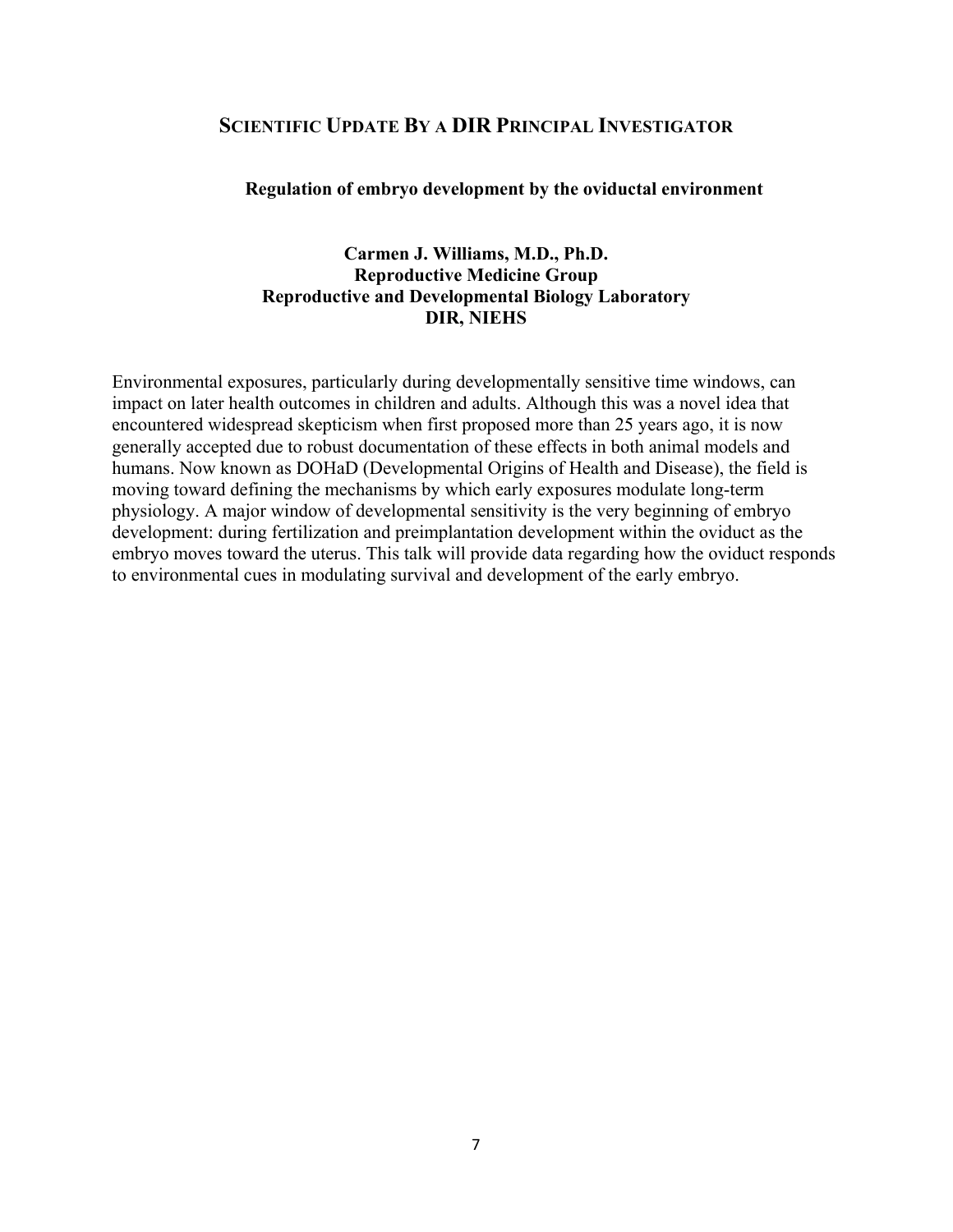## **TRAINING AND MENTORING**

## **The Fellows Award for Research Excellence**

The Fellows Award for Research Excellence (FARE) program was started in 1995 to recognize scientific excellence among intramural trainees at all NIH Institutes and Centers. Trainees submit an abstract of their research, which is peer reviewed. The FARE award program is sponsored by the Scientific Directors, the Office of Research on Women's Health, and the Office of Education. Each winner received a \$1000 travel award to attend a meeting in the United States at which they presented their abstract, either as a poster or a seminar. FARE winners will be invited also to present their work at one of the FARE poster sessions that will follow each of the Wednesday Afternoon Lecture Seminars in Bethesda, and to serve as a judge for the FARE competition next year.

| <b>FARE Awardee</b>            | <b>Mentor</b>               | <b>Group and Laboratory/Branch</b>                                                                |
|--------------------------------|-----------------------------|---------------------------------------------------------------------------------------------------|
| Georgia M. Alexander,<br>Ph.D. | Serena M.<br>Dudek, Ph.D.   | Synaptic and Developmental Plasticity Group,<br>Neurobiology Laboratory                           |
| Jonathan T. Busada, Ph.D.      | John A.<br>Cidlowski, Ph.D. | Molecular Endocrinology Group, Signal<br><b>Transduction Laboratory</b>                           |
| Derek W. Cain, Ph.D.           | John A.<br>Cidlowski, Ph.D. | Molecular Endocrinology Group, Signal<br><b>Transduction Laboratory</b>                           |
| Yu-Wei Chen, Ph.D.             | Patricia Jensen,<br>Ph.D.   | Developmental Neurobiology Group,<br>Neurobiology Laboratory                                      |
| Shannon L. Farris, Ph.D.       | Serena M.<br>Dudek, Ph.D.   | Synaptic and Developmental Plasticity Group,<br>Neurobiology Laboratory                           |
| Bo He, Ph.D.                   | John A.<br>Cidlowski, Ph.D. | Molecular Endocrinology Group, Signal<br><b>Transduction Laboratory</b>                           |
| Ming Ji, Ph.D.                 | Xiaoling Li, Ph.D           | Metabolism, Gene, and Environment Group,<br><b>Signal Transduction Laboratory</b>                 |
| Yuan Yuan Li, Ph.D.            | Leping Li, Ph.D.            | Biostatistics & Computational Biology Branch                                                      |
| Hoai Nghia Nguyen, Ph.D.       | Stephen B.<br>Shears, Ph.D. | Inositol Signaling Group, Signal Transduction<br>Laboratory                                       |
| Barbara C. Nicol, Ph.D.        | Humphrey Yao,<br>Ph.D.      | Reproductive Developmental Biology Group,<br>Reproductive and Developmental Biology<br>Laboratory |
| Rajneesh Pathania, Ph.D.       | Raja Jothi, Ph.D.           | Systems Biology Group, Epigenetics and Stem<br>Cell Biology Laboratory                            |
| Mathew A. Quinn, Ph.D.         | John A.<br>Cidlowski, Ph.D. | Molecular Endocrinology Group, Signal<br><b>Transduction Laboratory</b>                           |
| Erin M. Romes, Ph.D.           | Robin E. Stanley,<br>Ph.D.  | Nucleolar Integrity Group, Signal Transduction<br>Laboratory                                      |

## The NIEHS had 18 winners of FARE awards: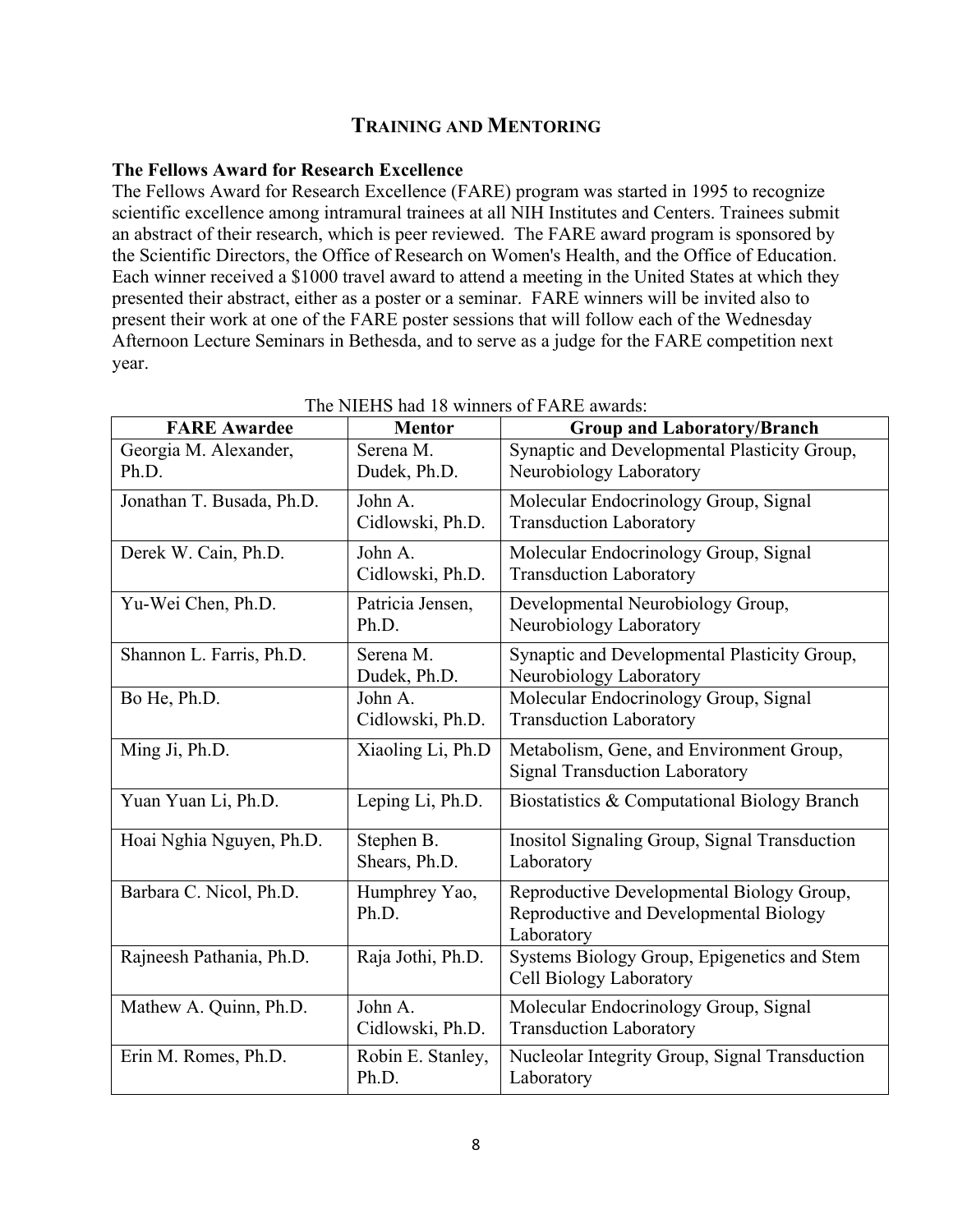| Matthew J. Schellenberg,<br>Ph.D. | R. Scott<br>Williams, Ph.D. | Genome Stability and Structural Biology Group,<br>Genome Integrity and Structural Biology<br>Laboratory |
|-----------------------------------|-----------------------------|---------------------------------------------------------------------------------------------------------|
| Sheng Song, Ph.D.                 | Jau-Shyong<br>Hong, Ph.D.   | Neuropharmacology Group, Neurobiology<br>Laboratory                                                     |
| Shuang Tang, M.D., Ph.D.          | Xiaoling Li, Ph.D           | Metabolism, Gene, and Environment Group,<br><b>Signal Transduction Laboratory</b>                       |
| Seddon Y. Thomas, Ph.D.           | Donald N. Cook,<br>Ph.D.    | Immunogenetics Group, Immunity,<br><b>Inflammation and Disease Laboratory</b>                           |
| Ma Wan, M.D, Ph.D.                | Douglas A. Bell,<br>Ph.D.   | Environmental Genomics Group, Genome<br>Integrity and Structural Biology Laboratory                     |

#### **Summer Internship Program Best Poster Awards**

NIEHS takes a leadership role in science research and education. Scientists at NIEHS are committed to sharing with students the intensity, excitement, sense of discipline, and tremendous satisfaction that careers in science can impart to those who pursue them. To this end, the DIR established the Summer Internship Program for which internships are given to outstanding high school and college undergraduate and graduate students interested in pursuing careers in the biomedical/biological sciences. Participants are selected by intramural scientific mentors and spend between 8 to 12 weeks (during May through September) working on individual research projects that bring them exposure to the latest biochemical, molecular, and analytical techniques. There is a poster session at the end of the summer where participants display the results of their research efforts and respond to questions as though they were participating in a national scientific society meeting. The poster session was held on Thursday, July 28, and awards were presented for Best Poster in three categories, High School Interns, Undergraduate Interns and Graduate Interns. At the Awards Ceremony the following awards were presented:

#### High School Intern:

Neil Shah, Wake Early College of Health and Sciences, Reproductive and Developmental Biology Laboratory, Mentor: Fei Zhao, Reproductive Developmental Biology Group, Poster Title: "Decoding Reproductive System Development: A Novel Cell Population Influencing the Formation of the Female Reproductive Tract"

#### Undergraduate Intern:

Asha Anand, North Carolina State University, Reproductive and Developmental Biology Laboratory, Mentor: Manas Ray, Mouse Knockout Core, Poster Title: "Utilizing CRISPR/Cas9 to Disrupt Galectin-3 and Protein Kinase C Delta to Study Their Role in LC3 associated Phagocytosis"

Lucas Van Gorder, North Carolina State University, Neurobiology Laboratory, Mentor: Negin Martin, Viral Vector Core, Poster Title: "Validating CRISPR/Cas9 Delivery and Use with Adeno-associated Virus"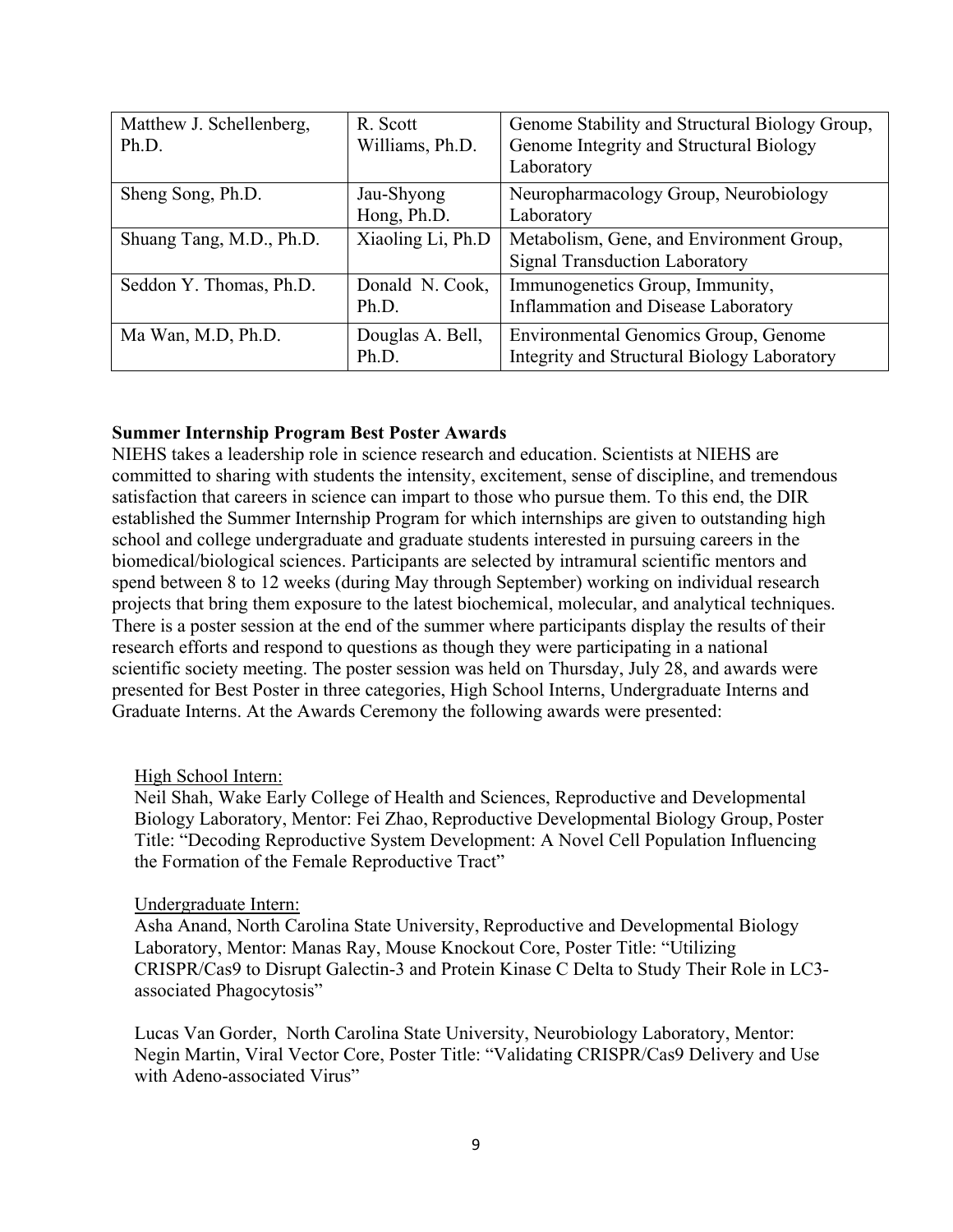## Graduate Intern:

Rachel Nethery, University of North Carolina, Chapel Hill, Epidemiology Branch, Mentor: Richard Kwok, Poster Title: "The Residential Neighborhood Environment and its Impact on GuLF STUDY Participants"

## **NIGMS PRAT Fellowship**

The National Institute of General Medical Sciences (NIGMS) Postdoctoral Research Associate (PRAT) Program is a competitive postdoctoral fellowship program to pursue research in one of the laboratories of the National Institutes of Health (NIH) or the Food and Drug Administration (FDA). PRAT is a 3 year program providing outstanding laboratory experiences, access to NIH's extensive resources, mentorship, career development activities and networking. The program places special emphasis on training fellows in all areas supported by NIGMS, including cell biology, biophysics, genetics, developmental biology, pharmacology, physiology, biological chemistry, computational biology, immunology, neuroscience, technology development and bioinformatics.

Lee F. Langer, Ph.D., a fellow in the Chromatin and Gene Expression Group, Epigenetics and Stem Cell Biology Laboratory, was awarded a 2016 Prat Fellowship from NIGMS. Dr. Langer will be mentored by Dr. Trevor Archer.

#### **Society for the Study of Reproduction Trainee Awards**

- Bart T. Phillips, Ph.D., a postdoctoral fellow in the Macromolecular Structure Group, Epigenetics and Stem Cell Biology Laboratory was selected for a Larry Ewing Memorial Trainee Travel Fund (LEMTTF) grant to present his research at the 2016 Annual Meeting of the Society for the Study of Reproduction, July 16-19, 2016. He was also selected to give a platform presentation. His mentor is Traci Hall, Ph.D.
- Fei Zhao, Ph.D., a visiting postdoctoral fellow, Reproductive Developmental Biology Group, Reproductive and Developmental Biology Laboratory, won the Trainee Research Award (platform presentation category) at 2016 Annual Meeting for the Society for the Study of Reproduction (SSR) on July 16-19, 2016. His abstract was selected from 475 abstracts as one of the 6 finalists for the platform presentation category. The 6 finalists presented their work to the entire SSR membership at the annual meeting (~900 attendees). The award committee selected him as the winner of the final competition. His mentor is Humphrey Yao, Ph.D.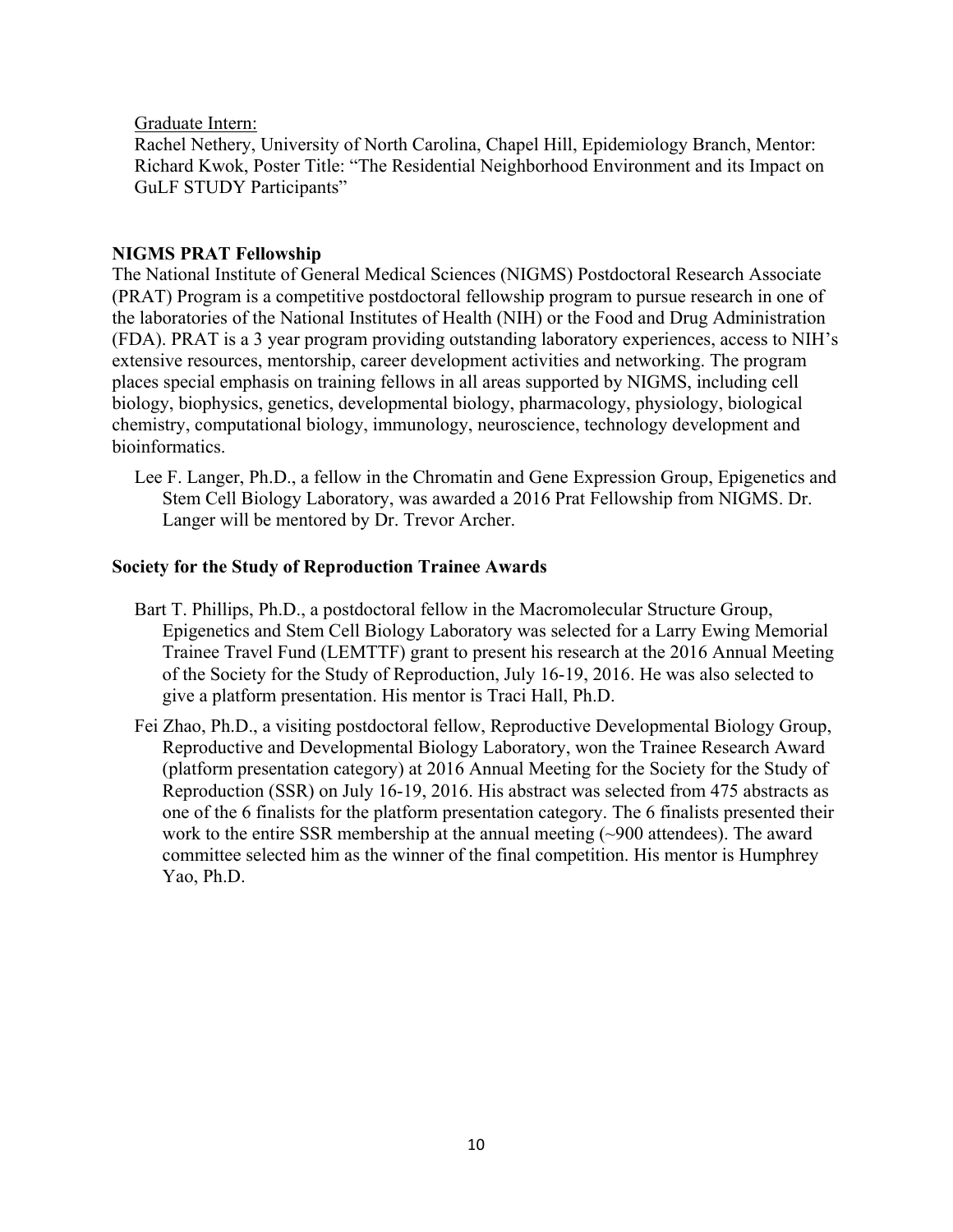## **DIR RESEARCH ACCOMPLISHMENTS FOR FY 2016**

### **Long lasting changes to the DNA of newborns due to having a mother who smoked during pregnancy**

NIEHS epidemiologist Stephanie London formed the international Pregnancy And Childhood Epigenetics (PACE) consortium to study the impact of exposure during pregnancy on methylation, an epigenetic mark, in offspring. Epigenetics refers to changes to the DNA that are not changes to the sequence. In this inaugural paper from PACE, data were combined from 16 birth and child cohorts resulting in identification of more than 6,000 CpG sites in newborns differentially methylation in relation to maternal smoking during pregnancy. Nearly half of the sites were not previously associated with smoking and methylation in either newborns or adults. Notable, most of these signals persist later into childhood. This study shows that many of the same epigenetic changes that are found in adult due to their own smoking can be seen in newborns of mothers who smoked**.** 

Joubert BR, Felix JF, Yousefi P, Bakulski KM, Just AC, Breton C, Reese SE, Markunas CA, Richmond RC, Xu CJ, Küpers LK, Oh SS, Hoyo C, Gruzieva O, Söderhäll C, Salas LA, Baïz N, Zhang H, Lepeule J, Ruiz C, Ligthart S, Wang T, Taylor JA, Duijts L, Sharp GC, Jankipersadsing SA, Nilsen RM, Vaez A, Fallin MD, Hu D, Litonjua AA, Fuemmeler BF, Huen K, Kere J, Kull I, Munthe-Kaas MC, Gehring U, Bustamante M, Saurel-Coubizolles MJ, Quraishi BM, Ren J, Tost J, Gonzalez JR, Peters MJ, Håberg SE, Xu Z, van Meurs JB, Gaunt TR, Kerkhof M, Corpeleijn E, Feinberg AP, Eng C, Baccarelli AA, Benjamin Neelon SE, Bradman A, Merid SK, Bergström A, Herceg Z, Hernandez-Vargas H, Brunekreef B, Pinart M, Heude B, Ewart S, Yao J, Lemonnier N, Franco OH, Wu MC, Hofman A, McArdle W, Van der Vlies P, Falahi F, Gillman MW, Barcellos LF, Kumar A, Wickman M, Guerra S, Charles MA, Holloway J, Auffray C, Tiemeier HW, Smith GD, Postma D, Hivert MF, Eskenazi B, Vrijheid M, Arshad H, Antó JM, Dehghan A, Karmaus W, Annesi-Maesano I, Sunyer J, Ghantous A, Pershagen G, Holland N, Murphy SK, DeMeo DL, Burchard EG, Ladd-Acosta C, Snieder H, Nystad W, Koppelman GH, Relton CL, Jaddoe VW, Wilcox A, Melén E, London SJ. *Am. J. Hum. Genet.,* 98:680-696, 2016.

#### **Endotoxin Exposure in the United States**

Inhaled endotoxin induces airway inflammation and is an established risk factor for asthma. The 2005-2006 National Health and Nutrition Examination Survey included measures of endotoxin and allergens in homes as well as specific IgE to inhalant allergens. Our objective was to understand the relationships between endotoxin exposure, asthma outcomes, and sensitization status for 15 aeroallergens in a nationally representative sample. Participants were administered questionnaires in their homes. Reservoir dust was vacuum sampled to generate composite bedding and bedroom floor samples. We analyzed 7,450 National Health and Nutrition Examination Survey dust and quality assurance samples for their endotoxin content using extreme quality assurance measures. Data for 6,963 subjects were available, making this the largest study of endotoxin exposure to date. Log-transformed endotoxin concentrations were analyzed using logistic models and forward stepwise linear regression. Analyses were weighted to provide national prevalence estimates and unbiased variances. Endotoxin exposure was significantly associated with wheeze in the past 12 months, wheeze during exercise, doctor and/or emergency room visits for wheeze, and use of prescription medications for wheeze.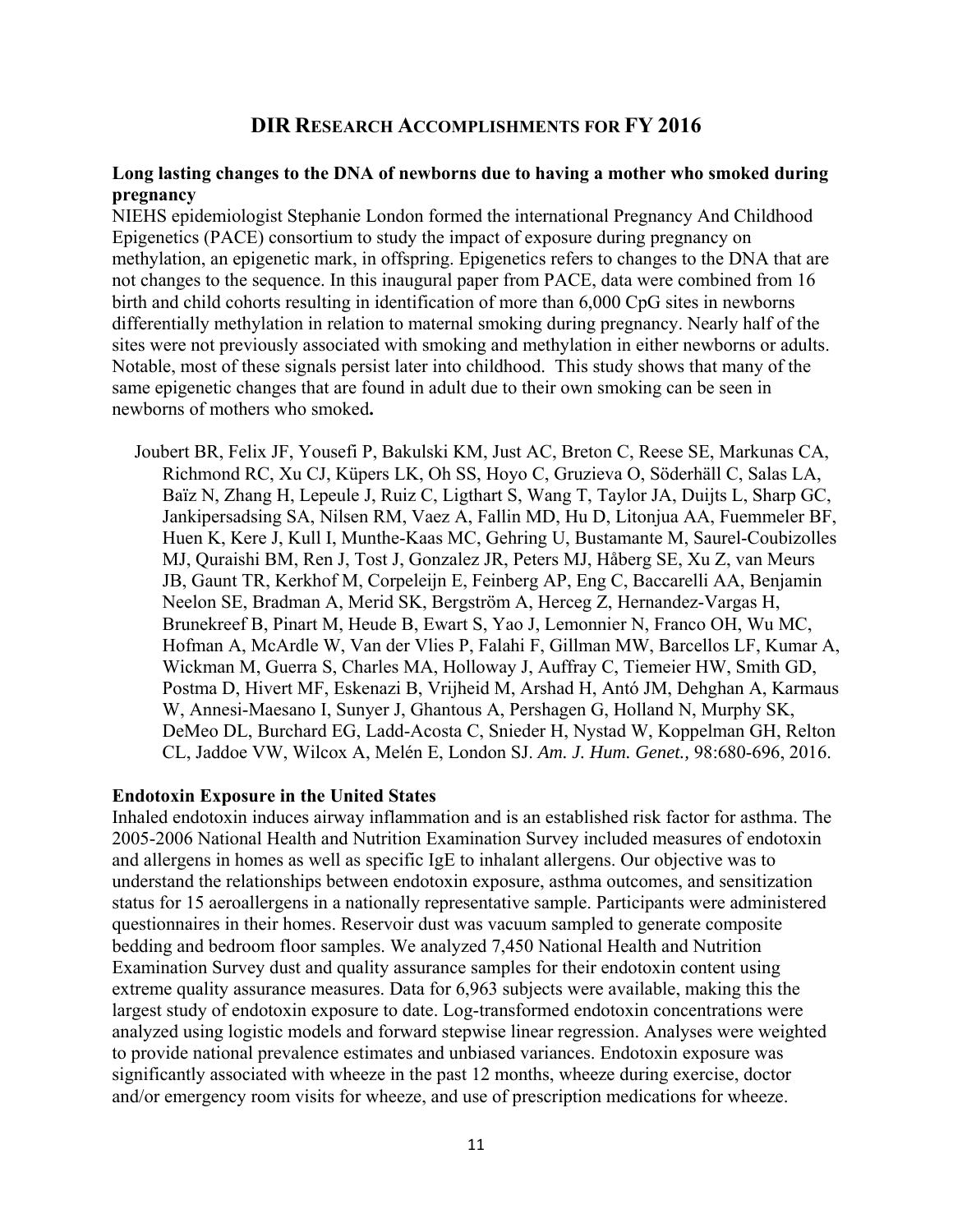Models adjusted for age, sex, race and/or ethnicity, and poverty-to-income ratio and stratified by allergy status showed that these relationships were not dependent upon sensitization status but were worsened among those living in poverty. Significant predictors of higher endotoxin exposures were lower family income; Hispanic ethnicity; participant age; dog(s), cat(s), cockroaches, and/or smoker(s) in the home; and carpeted floors. In conclusion, in this U.S. nationwide representative sample, higher endotoxin exposure was significantly associated with measures of wheeze, with no observed protective effect regardless of sensitization status.

Thorne PS, Mendy A, Metwali N, Salo P, Co C, Jaramillo R, Rose KM, Zeldin DC. Endotoxin Exposure: Predictors and Prevalence of Associated Asthma Outcomes in the United States. *Am. J. Respir. Crit. Care Med.,* 192:1287-1297, 2015.

## **NIEHS Sister Study data yields epidemiological findings on douching, talc use, and risk of ovarian cancer**

 small number of ovarian cancer cases, the findings may be important to the health of women. Previous studies had reported an association between genital talc use and ovarian cancer, and Johnson and Johnson recently lost a huge settlement over use of baby powder by women who developed ovarian cancer. Women who use genital talc also tend to use douching, which is associated with increased levels of phthalates. The Sister Study, the first to examine the association between douching and ovarian cancer, found a positive association between douching and ovarian cancer, but no association between talc use and ovarian cancer. Although based on a

Gonzalez NL, O'Brien KM, D'Aloisio AA, Sandler DP, Weinberg CR. Douching, Talc Use, and Risk of Ovarian Cancer. *Epidemiology*, epub ahead of print, doi: 10.1097/EDE.0000000000000528.

## **A pregnant woman's exposure to nearby smokers may increase the risk of facial clefts in her offspring**

Mothers who smoke are known to have an increased risk of facial clefts in their babies. New evidence strongly suggests that this risk may be present even when mothers are passively exposed to cigarette smoke from others. These data from a large, multi-study consortium are the first to show that passive smoke exposure may cause birth defects.

Kummet CM, Moreno LM, Wilcox AJ, Romitti PA, DeRoo LA, Munger RG, Lie RT, Wehby GL. Passive Smoke Exposure as a Risk Factor for Oral Clefts-A Large International Population-Based Study. *Am. J. Epidemiol.*, 183:834-841, 2016.

## **Pesticides linked to rheumatoid arthritis in women**

Earlier studies have found that farming was associated with rheumatoid arthritis, a systemic autoimmune disease affecting the joints and other organs in the body. We studied wives of licensed pesticide applicators who enrolled in the Agricultural Health Study cohort who have been followed since 1993-1997 for the development of cancer and other health conditions. Some of these women applied pesticides themselves. We found that women who had or developed rheumatoid arthritis since enrolling were forty percent more likely to have used at least one of the pesticides studied. RA was specifically associated with use of the fungicide maneb/mancozeb (three-fold risk) and the herbicide glyphosate (40% increase in risk). Risk of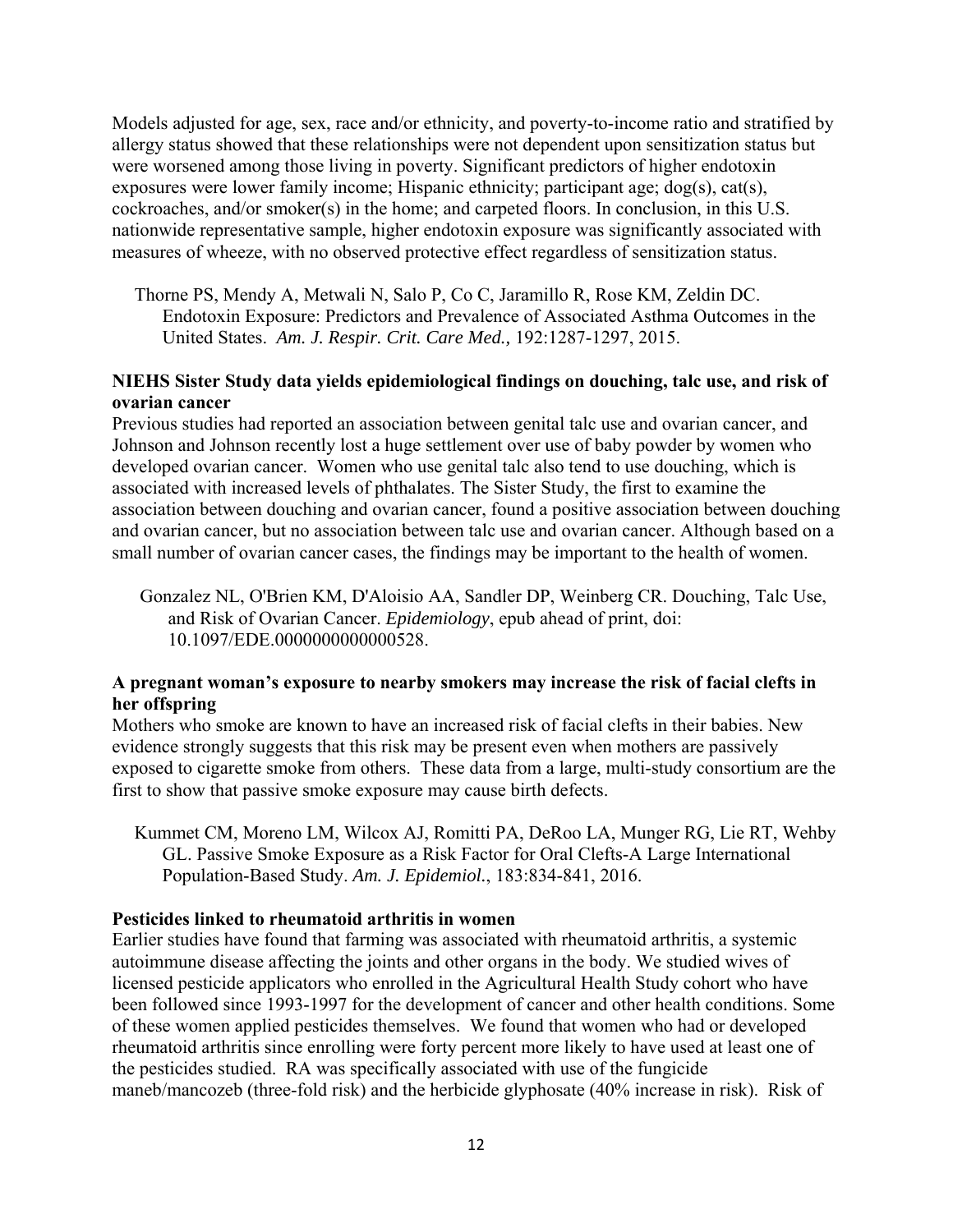developing RA was also associated with applying chemical fertilizers and cleaning farm equipment with solvents. In contrast, exposure to farm animals in both childhood and as an adult appeared to reduce the chances of developing RA, consistent with prior literature suggesting that early life exposures to endotoxins can influence the adult immune system.

Parks CG, Hoppin JA, DeRoos AJ, Costenbader KR, Alavanja MC, Sandler DP. Rheumatoid arthritis in Agricultural Health Study Spouses: Associations with pesticides and other farm exposures. *Environ. Health Perspect*., epub ahead of print, doi: 10.1289/EHP129

## **ALS in US military veterans associated with exposures to pesticides, engine exhaust, and burning agents**

We compared 621 US military veterans with ALS to 958 veterans without ALS. Veterans with longer deployments had greater risk of ALS, although the condition was not related to branch of service. Exposures to pesticides, engine exhaust, and burning agents were associated with increased ALS risk. These results may explain at least in part the apparent increase of ALS in veteran populations.

Beard JD, Engel LS, Richardson DB, Gammon MD, Baird C, Umbach DM, Allen KD, Stanwyck CL, Keller J, Sandler DP, Schmidt S, Kamel F. Military service, deployments, and exposures in relation to amyotrophic lateral sclerosis etiology. *Environ. Int.*, 91:10 15, 2016.

## **Downstream events in DNA base lesion repair pathway**

Downstream events in DNA base lesion repair pathway, i.e., after the DNA synthesis step, include the sequential hand-off of the repair intermediate to the DNA ligase step. If the hand-off to ligase is defective, stalled repair intermediates can accumulate leading to cell death. NIEHS scientists found that pol β can insert the oxidized nucleotide 8-oxodGTP during repair, however, in contrast to normal insertion, the enzyme re-opens and releases the reaction products. In this case, the newly incorporated 8-oxoG base is no longer annealed to the template base cytosine. This appears to interrupt the repair process leading to a stalled repair intermediate. These observations help us to understand the biological implications of oxidative stressors that oxidize the nucleotide pool, and aspects of this research are described in the following papers.

- Freudenthal BD, Beard WA, Perera L, Shock DD, Kim T, Schlick T, Wilson SH. Uncovering the polymerase-induced cytotoxicity of an oxidized nucleotide. *Nature*, 517:635-9, 2015.
- Caglayan, M., Horton, J.K., Stefanick, D.F, and Wilson, S.H. Oxidized nucleotide insertion by pol β confounds ligation during base excision repair. *Nat. Commun*. (in press)
- Sassa A, Caglayan, M, Beard WA, Wilson SH, Nohmi T, Honma M, Yasui M. Impact of ribonucleotide backbone on translesion synthesis and repair of 7,8-dihydro-8-oxoguanine. *J. Biol. Chem.* (in press).
- Cilli P, Ventura I, Minoprio A, Meccia E, Martire A, Wilson SH, Bignami M, Mazzei F. Oxidized dNTPs and the OGG1 and MUTYH DNA glycosylases combine to induce CAG/CTG repeat instability. *Nucleic Acids Res.*, 44:5190-203, 2016.

## **Defects in degradation pathway results in autoimmunity**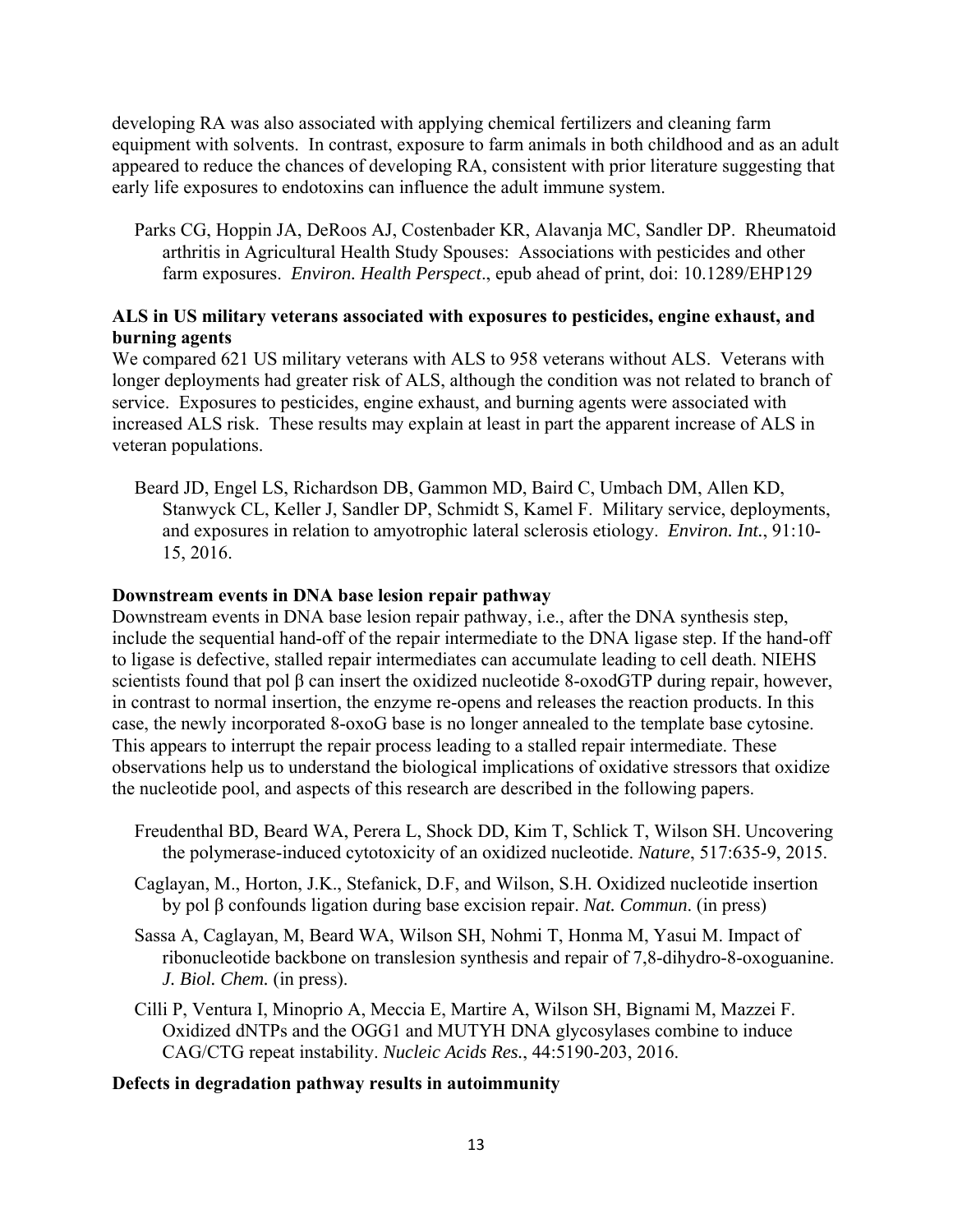Components of the autophagy pathway, which functions in cell survival during starvation, are also important for the clearance of dead cells and preventing autoimmunity. Defects in these components result in a lupus-like disease with age. These studies allow us to study the noncanonical roles of autophagy machinery and its effects on immunity.

Martinez J, Cunha LD, Park S, Yang M, Lu Q, Orchard R, Li Q-Z, Yan M, Janke L, Guy C, Linkermann A, Virgin HW, and Green DR. Noncanonical autophagy inhibits the autoinflammatory, lupus-like response to dying cells. *Nature,* 533:115-119, 2016.

## **Genetic predisposition for beta cell fragility underlies type 1 and type 2 diabetes**

Induction of the unfolded protein response (UPR) has been reported to play an important role in both the development of type 1 and type 2 diabetes. Reduced expression of the transcription factor GLIS3 enhances the susceptibility to both type 1 and type 2 diabetes that involves increased apoptosis and senescence of pancreatic beta cells.

Dooley J, Tian L, Schonefeldt S, Delghingaro-Augusto V, Garcia-Perez JE, Pasciuto E, Di Marino D, Carr EJ, Oskolkov N, Lyssenko V, Franckaert D, Lagou V, Overbergh L, Vandenbussche J, Allemeersch J, Chabot-Roy G, Dahlstrom JE, Laybutt DR, Petrovsky N, Socha L, Gevaert K, Jetten AM, Lambrechts D, Linterman MA, Goodnow CC, Nolan CJ, Lesage S, Schlenner SM, Liston A. Genetic predisposition for beta cell fragility underlies type 1 and type 2 diabetes. *Nat. Genet.,* 48:519-527, 2016.

## **Transforming the brain's representations of space**

Scientists at NIEHS have discovered a novel mechanism by which certain memories may be formed in the brain. They discovered that existing spatial representations in hippocampal area CA2 are rapidly updated in response to an animal experiencing social or novel object stimuli. Their report provided the first evidence of a specific mechanism for encoding social and contextual information in this little known part of the brain.

Alexander GM, Farris S, Pirone JR, Zheng C, Colgin LL, Dudek SM. Social and novel contexts modify hippocampal CA2 representations of space. *Nat. Commun.,* 7:10300, 2016.

## **A link between the transcriptional activation functions of GATA3 with chromatin remodeling**

In this study, the central question of how DNA binding proteins locate their cognate recognition sites within chromosomal DNA to elicit downstream events was explored in a model cellular reprogramming system. It was determined that the transcription factor GATA3 has the capacity to bind DNA in regions where local chromatin structure inhibits access of structural probes. Such binding was accompanied, in some cases, with local reorganization of chromatin to form a functional enhancer capable of increasing expression of nearby genes. Using mutant versions of GATA3, it was determined that DNA binding was not sufficient for local chromatin remodeling which required the transcriptional activation domain of GATA3. These results are broadly applicable to the process of cellular reprogramming, including iPS cell generation.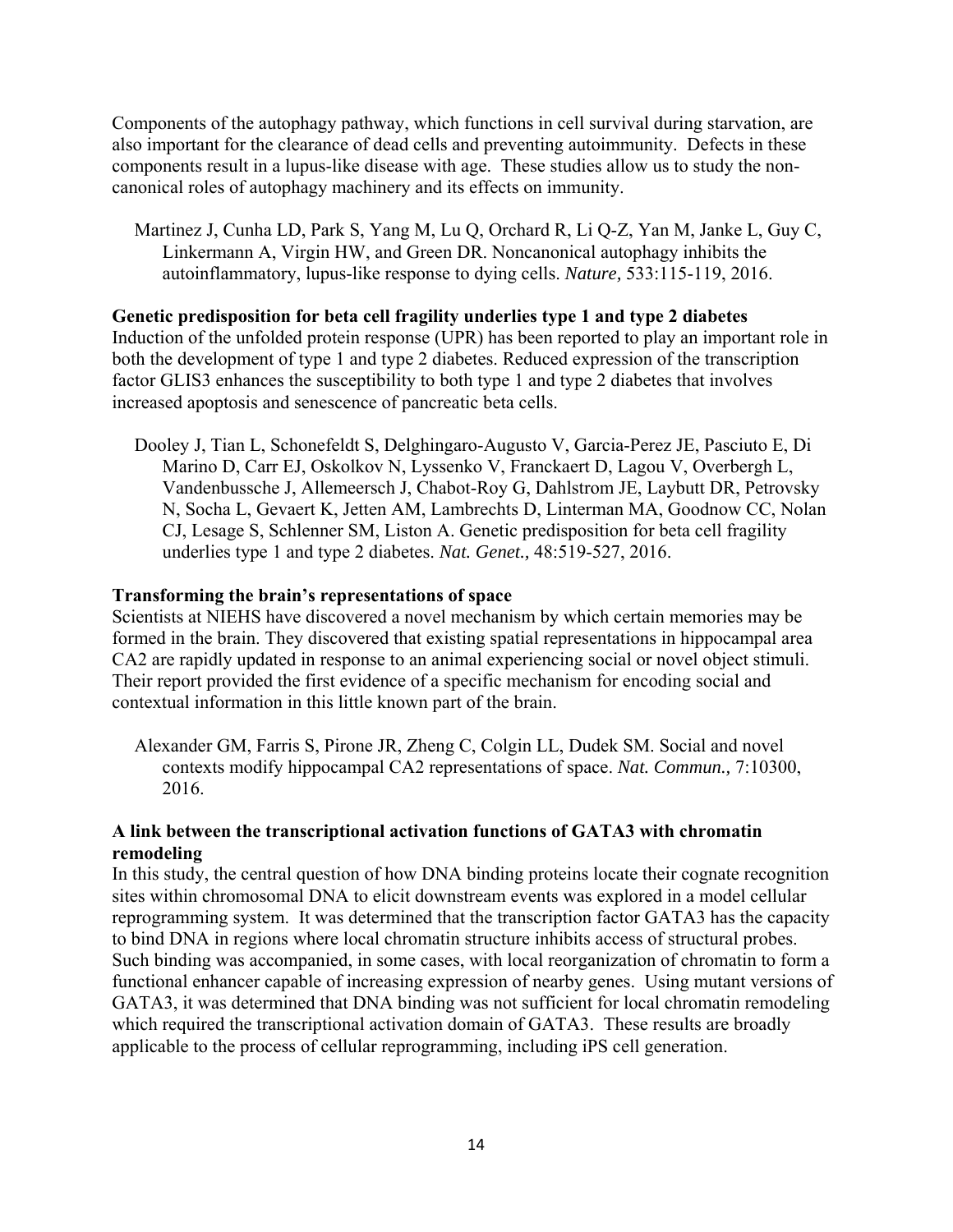Takaku M, Grimm SA, Shimbo T, Perera L, Menafra R, Stunnenberg HG, Archer TK, Machida S, Kurumizaka H, Wade PA. GATA3-dependent cellular reprogramming requires activation-domain dependent recruitment of a chromatin remodeler. *Genome Biol.*, 17:36, 2016.

## **Estrogen Receptor Beta (ESR2) promotes growth and survival of the ectopic endometrial tissue**

A novel mouse model was generated that allowed the expression of ESR2 in the uterus of mice. Notably, gain of ESR2 function stimulated the progression of endometriosis in this mouse model by aiding the ability of this tissue evade endogenous immune surveillance for cell survival. This study identified the mechanism by which ESR2 inhibited cell death and interacted with inflammatory machinery to cellular adhesion and proliferation properties. Furthermore, ESR2 enhanced the invasion activity of endometriotic tissues for establishment of ectopic lesions.

Han SJ, Jung SY, Wu SP, Hawkins SM, Park MJ, Kyo S, Qin J, Lydon JP, Tsai SY, Tsai MJ, DeMayo FJ, O'Malley BW. Estrogen Receptor β Modulates Apoptosis Complexes and the Inflammasome to Drive the Pathogenesis of Endometriosis. *Cell*, 163:960-974, 2015.

#### **Nutrient sensing limits gut inflammation**

GCN2 allows cells to sense stress-inducing signals, such as amino acid starvation, and coordinate an appropriate response. These studies demonstrate that GCN2 controls intestinal inflammation by suppressing inflammasome activation via activating autophagy. These results reveal a mechanism that couples amino acid sensing with control of intestinal inflammation via GCN2.

Ravindran R, Loebbermann J, Nakaya H, Khan N, Gama L, Machiah D, Sharma P, Lawson B, Wang Y-C , Hakimpour P, Kaufman P, Li S, Martinez J, and Pulendran B. The amino acid sensor GCN2 controls gut inflammation by inhibiting inflammasome activation. *Nature*, 531:523-527, 2016.

#### **Connecting base excision repair (BER) pathways**

NIEHS investigators and collaborators have been instrumental in defining the main mammalian base excision repair (BER) pathways using purified enzymes, cells and cell extracts. This project includes studies of the cellular role of BER in the context of overall cellular DNA repair. The project also evaluates the effect of genotoxic agents and DNA synthesis inhibitors on cell cycle control and on the mechanism of cell death. Many of these compounds have been implicated in DNA polymerase inhibition through a chain termination mechanism, producing toxic DNA strand breaks. Although much is known about BER in mammalian cells, researchers are only beginning to understand the multifaceted connections between this DNA repair pathway, environmental exposures and disease. Therefore, NIEHS researchers are continuing to explore the mechanism of BER, and have recently contributed important new insight to this field in the following papers.

Freudenthal BD, Beard WA, Cuneo MJ, Dyrkheeva NS, Wilson SH. Capturing snapshots of APE1 processing DNA damage. *Nat. Struct. Mol. Biol.,* 22:924-31, 2015.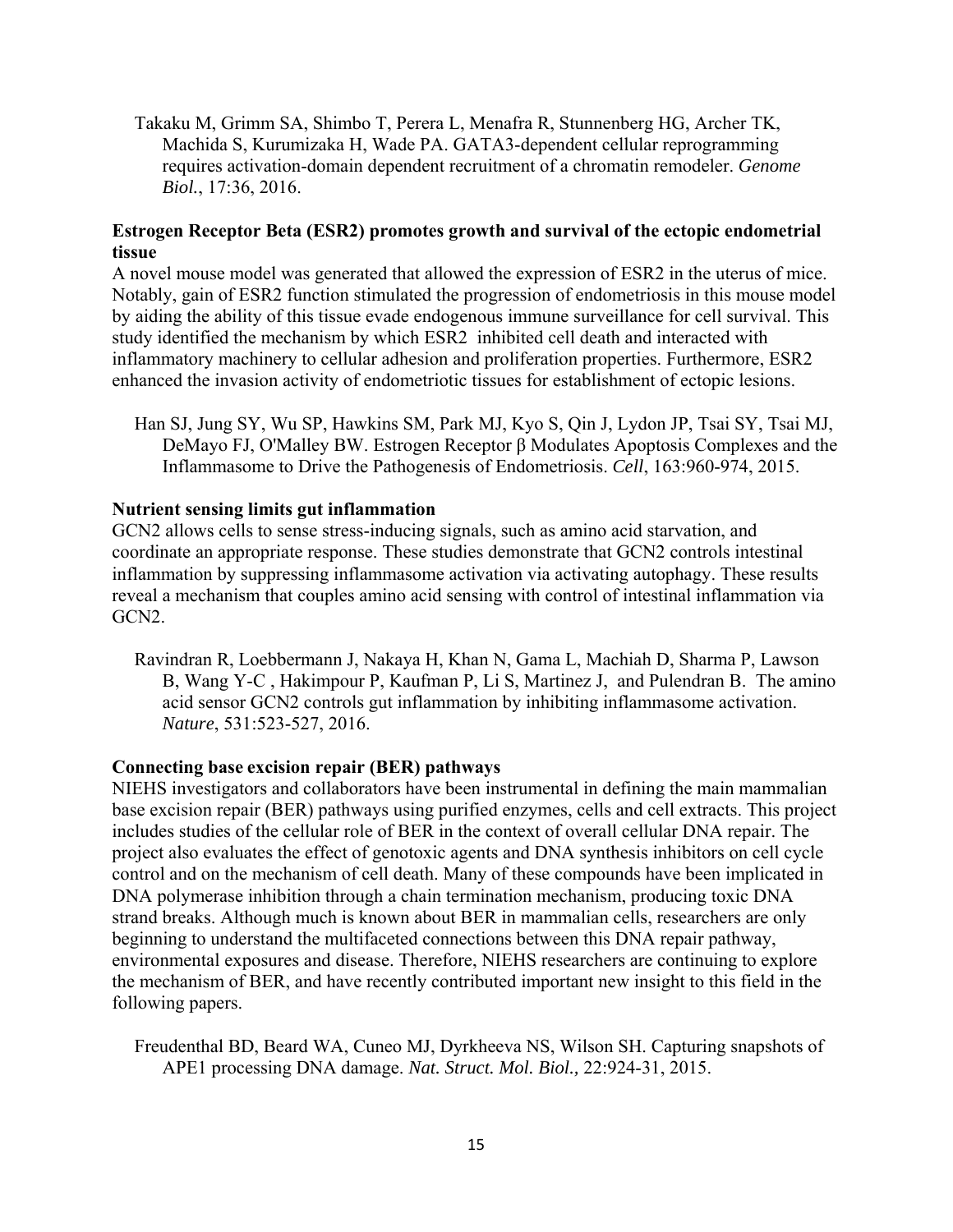- Horton JK, Gassman NR, Dunigan BD, Stefanick DF, Wilson SH. DNA polymerase βdependent cell survival independent of XRCC1 expression. *DNA Repair (Amst).,* 26:23 29, 2015.
- Prasad R, Dyrkheeva N, Williams J, Wilson SH. Mammalian Base Excision Repair: Functional Partnership between PARP-1 and APE1 in AP-Site Repair. *PLoS One*, 10:e0124269, 2015.
- Kirby TW, Gassman NR, Smith CE, Pedersen LC, Gabel SA, Sobhany M, Wilson SH, London RE. Nuclear Localization of the DNA Repair Scaffold XRCC1: Uncovering the Functional Role of a Bipartite NLS. *Sci. Rep.,* 5:13405, 2015.
- Çağlayan M, Horton JK, Prasad R, Wilson SH. Complementation of aprataxin deficiency by base excision repair enzymes. *Nucleic Acids Res.,* 43:2271-2281, 2015.
- Kirby TW, Gassman NR, Smith CE, Zhao M-L, Horton, JK, Wilson SH, London RE. DNA polymerase β contains a functional nuclear localization signal at Its N-terminus. *Nucleic Acids Res.* (in press).

#### **Speed and accuracy of human DNA polymerase (pol) β**

Accurate replication and repair of the genome is vital to genome integrity in all cells, and DNA polymerases provide many of the DNA synthesis and other functions that are essential in the replication and repair processes. To understand the speed and accuracy of DNA polymerases, NIEHS investigators applied time-lapse crystallography, various kinetic assays and computational techniques to study human DNA polymerase (pol) β, considered a model enzyme for understanding nucleotidyl transfer reactions by polymerases. This crystallography approach provides novel snapshots of structural intermediates of the enzyme and substrates and products as they passes through the catalytic cycle. There is an "open to closed" conformational transition in the pol β that hastens correct and deters incorrect nucleotide insertion into DNA, and this can be visualized, and the structures are being subjected to computational analyses to gain a better understanding of the conformational dynamics. Importantly, after correct nucleotide insertion, the enzyme remains in the closed conformation, and the active site has a new divalent metal ionbinding site, termed the product metal. Thus, slow product release could be coupled to the reverse reaction of DNA synthesis, pyrophosphorolysis, since a divalent metal ion is associated with the product pyrophosphate and the enzyme is closed and poised for nucleotidyl transfer. In other studies of the pol β, the mechanism of discrimination against mismatched primer extension was discovered and special features of the enzyme's use of two divalent metals in the active site. These features and discoveries are evaluated in the following paper.

- Perera L, Freudenthal BD, Beard WA, Shock DD, Pedersen LG, Wilson SH. Requirement for transient metal ions revealed through computational analysis for DNA polymerase going in reverse. *Proc. Natl. Acad. Sci. U.S.A.,* 112:E5228-E5236, 2015
- Batra VK, Beard WA, Pedersen LC, Wilson SH. Structural analysis of mispaired DNA termini transitioning to DNA polymerase pre-catalytic complexes supports an induced fit fidelity mechanism. *Structure*, (in press)
- Perera L, Beard WA, Pedersen LG, Wilson SH. The bimetallic magnesium covalent bond in enzyme active sites. *Nat. Chem. Biol.*, (in press)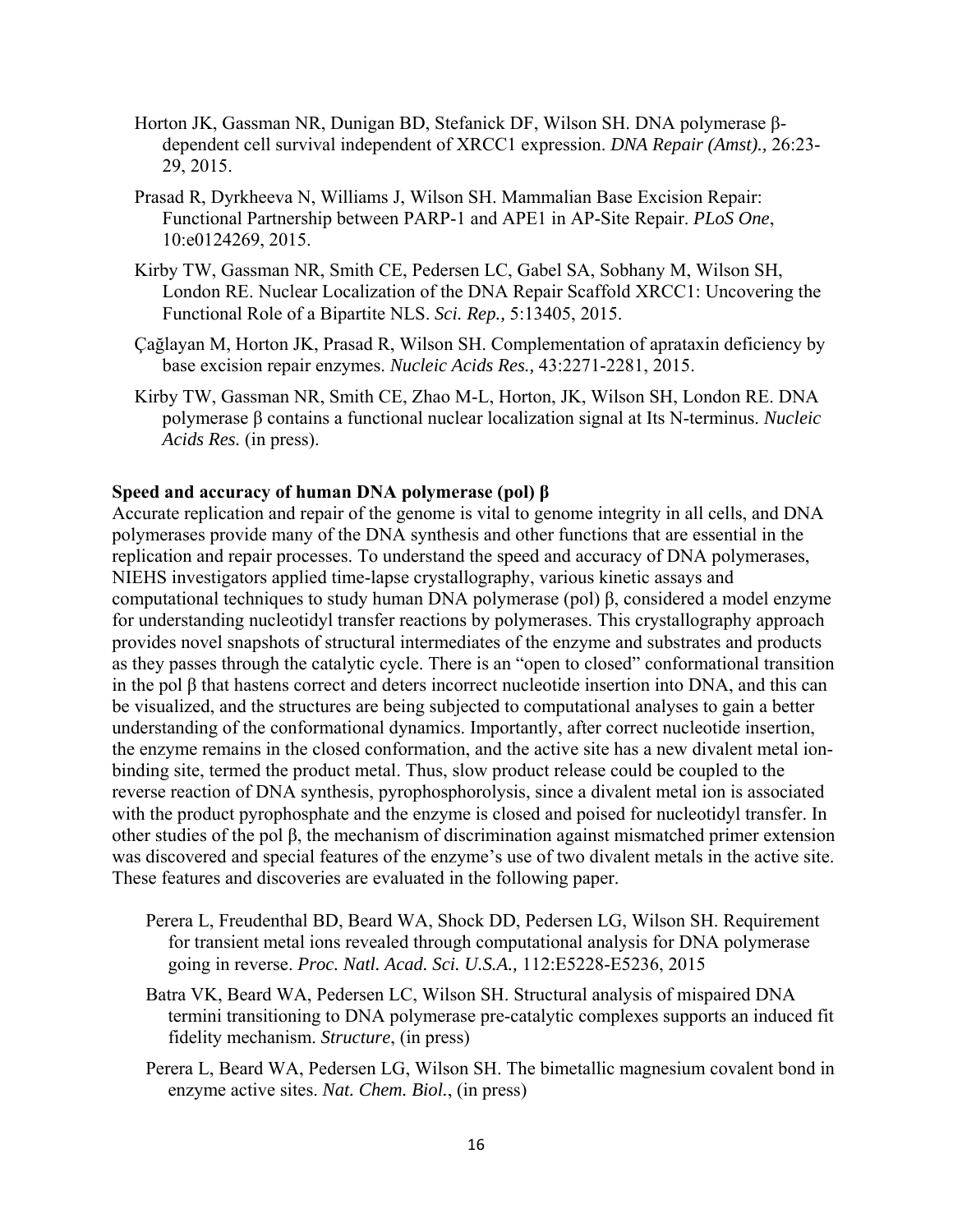#### **Harnessing a natural anti-inflammatory protein to attack inflammatory diseases**

The natural occurring anti-inflammatory protein tristetraprolin (TTP) is expressed in almost all vertebrate species, including mice and humans, and is responsible for controlling the expression of harmful cytokines in the regulation of the innate immune response. The authors showed many years ago that deficiency of this protein in mice led to a serious inflammatory disease, with arthritis, dermatitis, and many other abnormalities. In the current work, they found that modifying the sequence of the gene encoding TTP, so that the protein was moderately overexpressed, prevented the development of mouse models of immune inflammatory disease that are used as models of human multiple sclerosis, psoriasis, and rheumatoid arthritis. This study identifies TTP as a potential target candidate for the development of new therapies for these and related conditions in man.

Patial S, Curtis AD 2nd, Lai WS, Stumpo DJ, Hill GD, Flake GP, Mannie MD, Blackshear PJ. Enhanced stability of tristetraprolin mRNA protects mice against immune-mediated inflammatory pathologies. *Proc. Natl. Acad. Sci. USA*., 113:1865-70, 2016.

#### **Macrophages engage distinct pathways during inflammation**

Depending on the immunological stimulus, macrophages can adjust their metabolic outputs to suit their bioenergetics demands. These studies demonstrate that a pro-inflammatory stimuli shifts macrophage from a Myc (proliferative) program to a HIF1 $\alpha$  (glycolytic) program.

Liu L, Lu Y, Martinez J, Wang T, Wang J, Yang M, Liu G, Green DR, and Wang R. Proinflammatory stimulation suppresses proliferation and shifts the regulation of macrophage metabolism from a Myc-dependent to a HIF1α-dependent manner. *Proc. Natl. Acad. Sci. USA*, 113:1564-1569, 2016.

## **Antihypertensive drugs not linked to breast cancer risk**

A recent case-control study had shown that calcium channel blockers, a class of drugs commonly used to treat hypertension, were associated with a two-fold increase in risk of breast cancer in women who used them for 10 or more years; raising considerable concern about the use of these drugs in women. But those concerns have largely been put to rest by a recent prospective cohort study by the NIEHS, which has been following more than 50,000 women at increased breast cancer risk since 2003. Although 1372 women developed invasive breast cancer, women who used calcium channel blockers or other classes of antihypertensive drugs had the same breast cancer risk as women who did not use the drugs.

Wilson LE, D'Aloisio AA, Sandler DP, Taylor JA. Long-term use of calcium channel blocking drugs and breast cancer risk in a prospective cohort of US and Puerto Rican women. *Breast Cancer Res.*, 18:61, 2016.

## **A cancer mutagen floating against the current**

An antiviral component of the human innate immune system - the APOBEC cytidine deaminases-was recently identified as a prominent source of mutations in cancers. It was found that these enzymes behave in the way opposite to all other known cancer mutagens. While the rate of most mutations in cancer genomes is known to be elevated in late-replicating regions that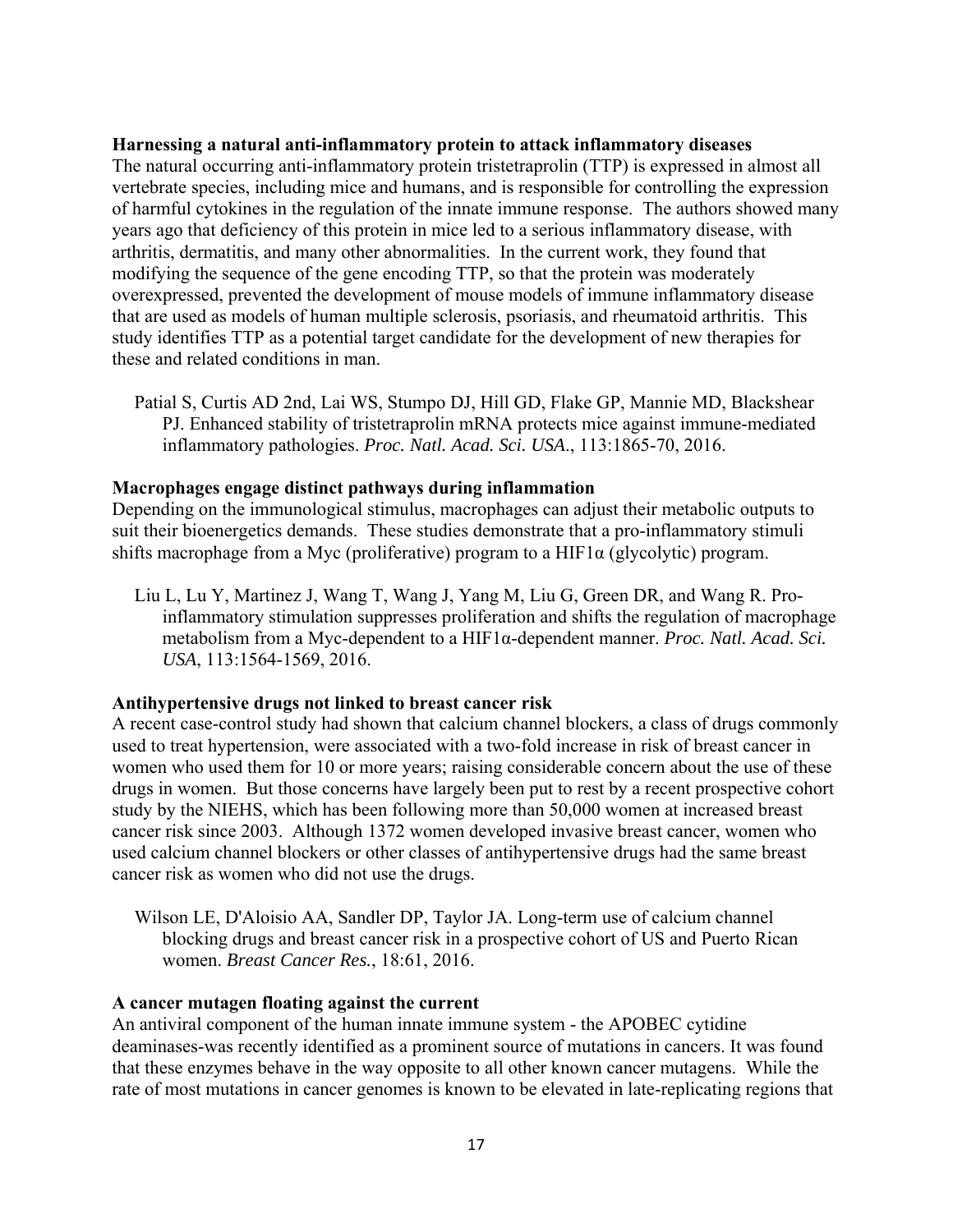are characterized by reduced chromatin accessibility and low gene density, a marked enrichment of APOBEC mutations in early-replicating regions was observed. This unusual mutagenesis profile should be accounted for in statistical analyses of cancer genome mutation catalogs aimed at understanding the mechanisms of carcinogenesis as well as at highlighting genes that are significantly mutated in cancer.

Kazanov MD, Roberts SA, Polak P, Stamatoyannopoulos J, Klimczak LJ, Gordenin DA, Sunyaev SR. APOBEC-Induced Cancer Mutations Are Uniquely Enriched in Early-Replicating, Gene-Dense, and Active Chromatin Regions. *Cell Rep*., 13:1103-1109, 2015.

**NRF2 protein turns on genetic switch that may protect against neurodegenerative disease**  A complex involving the protein NRF2 and a genetic switch controlling a brain molecule known as tau may reduce the development of neurodegenerative disorders. Some forms of tau tend to stick together, making the neurofibrillary tangles found in the brains of people with Alzheimer's disease, progressive supranuclear palsy, corticobasal degeneration, and sometimes Parkinson's disease. Other forms of tau are less likely to aggregate into tangles. This study integrated genome-wide maps of NRF2 binding with genome databases and experimental work to determine that NRF2 binds to an inherited version of the tau gene, called the T allele, and this binding appears to turn on production of one of the protective forms of tau.

Wang X, Campbell MR, Lacher SE, Cho HY, Wan M, Crowl CL, Chorley BN, Bond GL, Kleeberger SR, Slattery M, Bell DA. A Polymorphic Antioxidant Response Element Links NRF2/sMAF Binding to Enhanced MAPT Expression and Reduced Risk of Parkinsonian Disorders. *Cell Rep.,* epub ahead of print, doi: 10.1016/j.celrep.2016.03.068

#### **Importance of an RNA binding protein in fetal nutrition.**

ZFP36L3 is an RNA binding protein that is expressed only in the placenta and yolk sac of developing rodents, and acts, like other members of its protein family, to promote the destruction of its target messenger RNAs and thus regulate gene expression. Stumpo and colleagues found that mice deficient in ZFP36L3 had smaller than normal litters of pups, and that gene expression of many target mRNAs was altered in the developing placentas of these mice. One consequence of this genetic deletion was the markedly decreased expression the transferrin receptor in the placenta, resulting in decreased iron uptake by the fetuses. Since fetal iron deficiency has been linked to later cognitive defects in man, current work is exploring the effect of this developmental deficiency on brain development in the ZFP36L3-deficient adult animals.

Stumpo DJ, Trempus CS, Tucker CJ, Huang W, Li L, Kluckman K, Bortner DM, Blackshear PJ. Deficiency of the placenta- and yolk sac-specific tristetraprolin family member ZFP36L3 identifies likely mRNA targets and an unexpected link to placental iron metabolism. *Development*, 143:1424-1433, 2016.

#### **New genetic tools enable studies of brain structure and function**

NIEHS investigators designed genetically modified mice that will help neurobiologists address one of the most fundamental questions in brain research — what are the identities and functions of different cell types in the brain? The new mouse lines will let scientists identify specific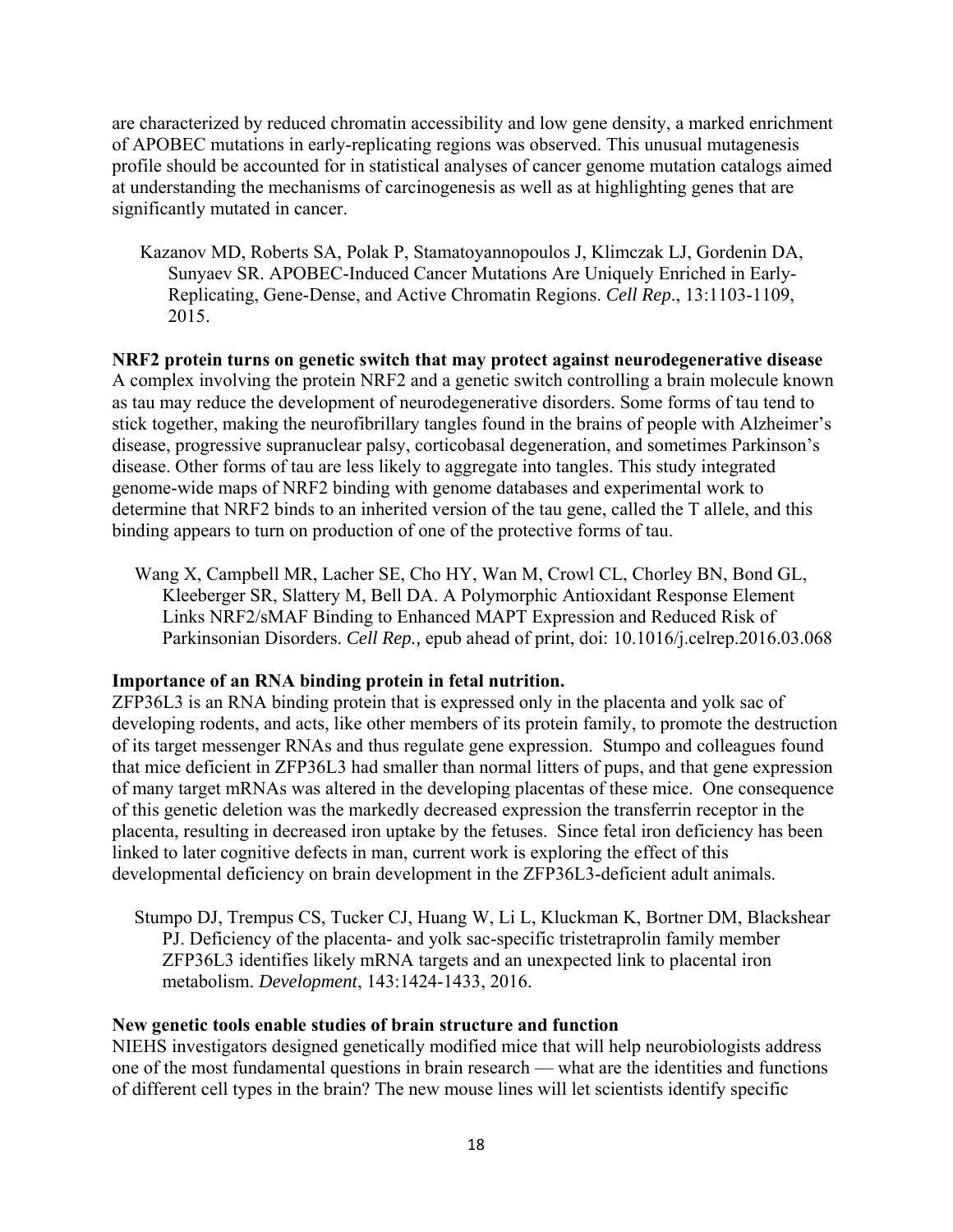populations of brain cells and determine how they control behavior in an animal. The findings will advance our understanding of neurological disorders such as Alzheimer's disease, drug addiction, and depression.

- Plummer NW, Evsyukova IY, Robertson SD, de Marchena J, Tucker CJ, Jensen P. Expanding the power of recombinase-based labeling to uncover cellular diversity. *Development*, 142:4385-4393, 2015.
- Sciolino NR, Plummer NW, Chen YW, Alexander GM, Robertson SD, Dudek SM, McElligott ZA, Jensen P. Recombinase-Dependent Mouse Lines for Chemogenetic Activation of Genetically Defined Cell Types. *Cell Rep.*, 15:2563-2573, 2016.

#### **Ubiquitous environmental contaminant found not to interfere with fertility**

A previous study suggested that the ubiquitous environmental contaminant, perfluorooctane sulfonamide, decreased female fertility. NIEHS investigators addressed this question using a much larger study and found no evidence of an adverse effect.

Whitworth KW, Haug LS, Sabaredzovic A, Eggesbo M, Longnecker MP. Plasma concentrations of perfluorooctane sulfonamide (PFOSA) and time to pregnancy among primiparous women. *Epidemiology*, epub ahead of print, doi: 10.1097/EDE.0000000000000524

#### **Estrogen regulation of oviduct function crucial for embryo survival**

In female mammals, eggs made in the ovaries travel to the uterus via tubes called oviducts (or Fallopian tubes). Eggs are fertilized by sperm in the oviduct, and then they develop as embryos in the oviduct for several days. Here NIEHS investigators use mice to show that the hormone estrogen is needed to change the fluid within the oviduct so that it is not toxic to developing embryos. Disrupting estrogen signaling in the oviduct led to embryo death by increasing oviduct fluid levels of enzymes that destroy proteins. These findings in the mouse identify altered oviduct fluid components as a possible contributor to human infertility.

Winuthayanon W, Bernhardt ML, Padilla-Banks E, Myers PH, Edin ML, Lih FB, Hewitt SC, Korach KS, Williams CJ. Oviductal estrogen receptor α signaling prevents proteasemediated embryo death. *Elife*, 4:e10453, 2015.

#### **Chemical mechanism of DNA synthesis by DNA polymerases**

Understanding the chemical mechanism of DNA synthesis by the class of enzymes termed DNA polymerases has been a topic of long standing interest in biological research. By making use of a novel interdisciplinary approach involving X-ray crystallography, enzyme kinetics and computational studies, NIEHS scientists and collaborators recently obtained novel insight into the mechanism of DNA synthesis and how an oxidized pyrimidine base in DNA, 5 chlorocytosine, causes mutations. Use of the model DNA polymerase, human pol β, and altered DNA substrates revealed novel understanding of the mechanism of mutagenesis and how this could links chronic inflammation and cancer.

Fedeles BI, Freudenthal BD, Yau E, Singh V, Chang SC, Li D, Delaney JC, Wilson SH, Essigmann JM. Intrinsic mutagenic properties of 5-chlorocytosine: A mechanistic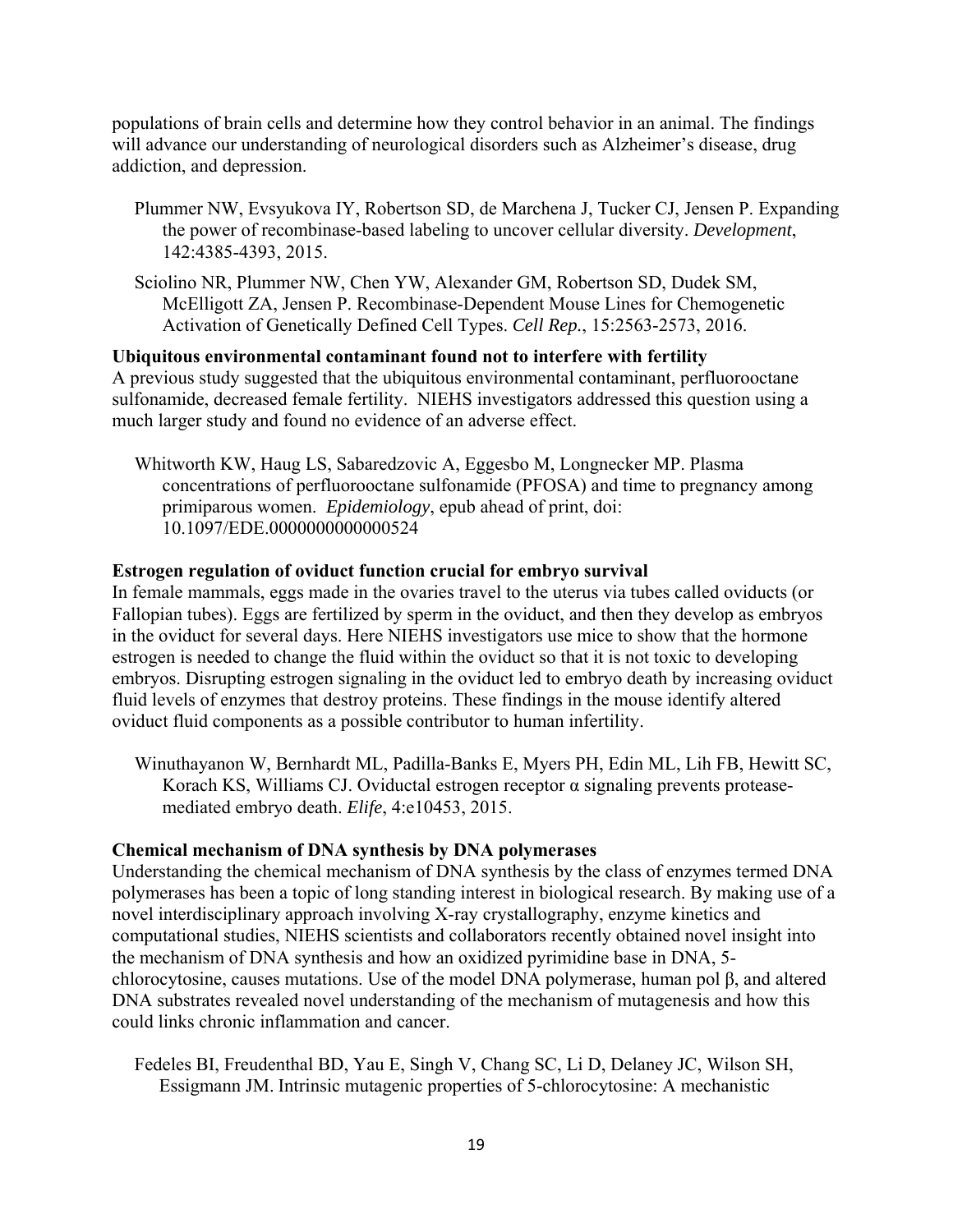connection between chronic inflammation and cancer. *Proc. Natl. Acad. Sci. U.S.A.,*  112:E4571-E4580, 2015.

## **A protein defect in the rare genetic disease ANE syndrome causes disruption of molecular interactions in ribosome assembly**

Five boys in the same family were born with a disease called ANE syndrome, which causes baldness, mental retardation, short height, failure to develop normally during puberty, and problems with missing teeth. The disease is caused by a single amino acid change in the protein, RBM28. While little is known about the role of human RBM28, it is known that the equivalent protein in yeast – known as Nop4 – plays a critical role in assembling ribosomes, the essential, large machines that make proteins. McCann et al. asked how changing one amino acid in a protein of over 400 amino acids could cause disease and whether this involves interrupting the assembly of ribosomes. The experiments show that introducing the same mutation into yeast Nop4 impaired the ability of Nop4 to form the network of proteins needed for ribosomes to assemble and that the mutation also alters the shape of the human RBM28 protein. A challenge for the future is to determine how disrupting ribosome assembly, an essential cellular need, could lead to the specific symptoms of ANE syndrome.

McCann KL, Teramoto T, Zhang J, Tanaka Hall TM, Baserga SJ. The molecular basis for ANE syndrome revealed by the large ribosomal subunit processome interactome. *Elife*, 5: e16381, 2016.

#### **Novel anti-inflammatory effects of statin drugs**

'Statins' are medications taken by millions of people in the U.S. and worldwide in order to reduce bloodstream levels of 'bad cholesterol' (low density lipoprotein [LDL]-cholesterol) and to increase levels of 'good cholesterol' (high density lipoprotein [HDL]-cholesterol). In recent years, it has been increasingly recognized that these drugs also have important inflammationreducing activities. NIEHS investigators collaborated with NHLBI investigators to isolate bloodstream HDL from volunteers who had taken rosuvastatin for 4 weeks, aiming to identify proteins that associate with HDL particles with the use of mass spectrometry. Interestingly, the investigators found that rosuvastatin increased the levels of alpha-1-antitrypsin (A1AT), an important anti-inflammatory protein, within HDL particles, thereby enhancing A1AT antiinflammatory function through protecting it from inactivation. Taken together, this study has identified an important, novel mechanism, separate from cholesterol reduction, through which statins may be protective through reducing inflammation.

Gordon SM, McKenzie B, Kemeh G, Sampson M, Perl S, Young NS, Fessler MB, Remaley AT. Rosuvastatin Alters the Proteome of High Density Lipoproteins: Generation of alpha-1-antitrypsin Enriched Particles with Anti-inflammatory Properties. *Mol. Cell. Proteomics*, 14:3247-57, 2015.

#### **Genetic dissection and molecular analysis of mechanisms of repair**

Genome stability in response to DNA damage and under normal growth is dependent on extensive mechanisms of damage recognition and repair. Using yeast NIEHS investigators explored repair mechanisms in response to radiation induced double-strand breaks and the single-strand DNA damaging agent methyl methanesulfonate (MMS). With a Pulse Field Gel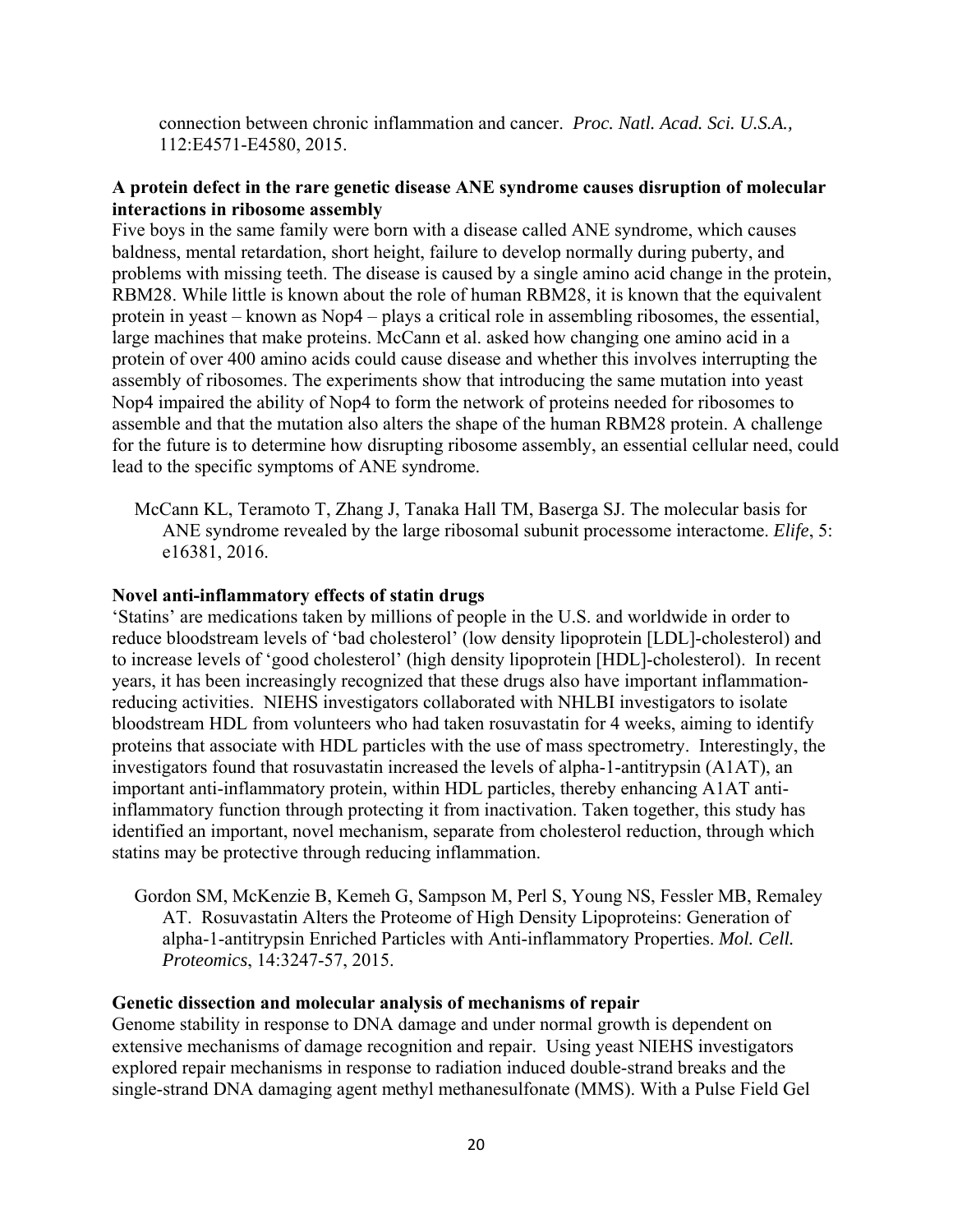Electrophoresis-shift approach that they developed, they determined resection at IR-DSBs in WT and mutants lacking exonuclease1 or Sgs1 helicase. A severe reduction in resection tract length had only a modest effect on repair of multiple, dirty DSBs in G2-arrested cells. This study provided the first opportunity to directly relate resection length at DSBs to the capability for global recombination repair between sister chromatids. In a related study they found that at MMS lesions, the Shu complex promotes Rad51-dependent HR as the primary repair/tolerance mechanism over error-prone translesion DNA polymerases. The Shu complex's promotion of Rad51 pre-synaptic filaments was shown to be critical for high-fidelity bypass of multiple replication-blocking lesion.

- Westmoreland J, Resnick MA. Recombinational repair of radiation-induced double-strand breaks occurs in the absence of extensive resection assay. *Nucleic Acids Res*., 44: 695 704, 2016.
- Godin SK, Zhang Z, Herken BW, Westmoreland JW, Lee AG, Mihalevic M, Yu Z, Sobol RW, Resnick MA, Bernstein KA. The Shu complex promotes error-free tolerance of alkylation-induced base-excision repair products. *Nucleic Acids Res*., epub ahead of print, doi: 10.1093/nar/gkw535

## **Characterization of the subunit-specific RH domain unfolding step in HIV-1 reverse transcriptase**

Formation of the mature HIV-1 reverse transcriptase (RT) p66/p51 heterodimer requires subunitspecific processing of the p66/p66' homodimer precursor. Since the ribonuclease H (RH) domain contains an occult cleavage site located near its center, cleavage must occur either prior to folding or subsequent to unfolding. Previous NMR studies by NIEHS researchers have identified a slow, subunit-specific RH domain unfolding process proposed to result from a residue tug-ofwar between the polymerase and RH domains on the functionally inactive, p66' subunit. During the past year these researchers were able to capture a partially unfolded RH domain intermediate based on observation of a domain swapped dimer. In this type of structure, a partially unfolded molecule becomes stabilized by forming a set of complementary interactions with a second unfolded molecule. The study revealed several intrinsically destabilizing characteristics of the isolated domain that facilitate excursions of Tyr427 from its binding pocket and separation of helices B and D. These studies provide independent support for the subunit selective RH domain unfolding pathway in which instability of the Tyr427 binding pocket facilitates its release followed by domain transfer, acting as a trigger for further RH domain destabilization and subsequent unfolding. It was also shown that addition of an RH active site-directed isoquinolone ligand retarded the subunit-selective RH domain unfolding behavior of the p66/p66 homodimer, demonstrating the feasibility of directly targeting RT maturation with therapeutics.

Zheng X, Pedersen LC, Gabel SA, Mueller GA, DeRose EF, London RE. Unfolding the HIV-1 reverse transcriptase RNase H domain--how to lose a molecular tug-of-war. *Nucleic Acids Res*., 44:1776-1788, 2016.

#### **Tdp2 protects cells from Topoisomerase 2 DNA-protein crosslinks**

The DNA repair protein Tyrosyl-DNA phosphodiesterase 2 (Tdp2), regulates genome stability and resistance to anticancer topoisomerase 2 (Top2) drugs by reversing drug-induced Top2 DNA-protein crosslink structures. In this study, NIEHS investigators employed molecular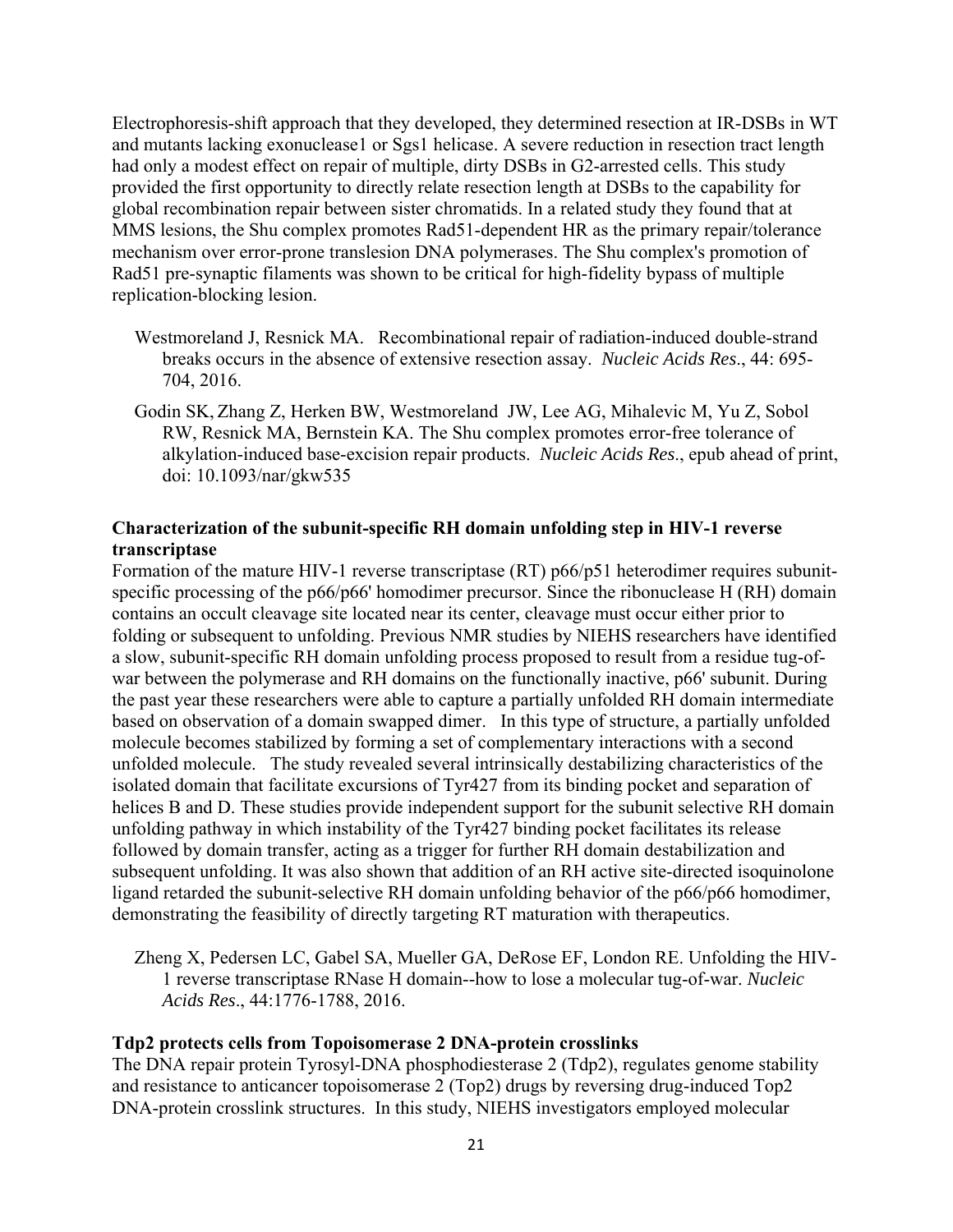imaging, biochemical and cell biology to elucidate the catalytic mechanism of Tdp2. Their work defines the mechanistic framework for understanding Tdp2 genome protective functions, and a platform for targeting Tdp2 activity in cancer therapy. Additionally it was established that human genetic variants (single nucleotide polymorphisms) undermine the activity of Tdp2 in human cells and confer sensitivity to the anti-cancer agent etoposide, suggesting that Tdp2 status may be used as a biomarker in humans to predict the individual sensitivity to chemotherapy.

Schellenberg MJ, Perera L, Strom CN, Waters CA, Monian B, Appel CD, Vilas CK, Williams JG, Ramsden DA, Williams RS. Reversal of DNA damage induced Topoisomerase 2 DNA-protein crosslinks by Tdp2. *Nucleic Acids Res*., 44:3829-3844, 2016.

## **The novel p53 target TNFAIP8 variant 2 counterbalances p53-dependent tumor suppression**

The Tumor Necrosis Factor-alpha Induced Protein-8 gene (TNFAIP8) is a stress response gene recently identified as p53 transcriptional target by NIEHS researchers. A transcriptional variant of this gene TNAFIP8-v2, is overexpressed in several cancers suggesting TNFAIP8 could be considered as a chemotherapeutic target. Reducing the expression of TNFAIP8-V2 by genetic approaches resulted in the transactivation of p53 target genes and in a p53-dependent cell cycle arrest and DNA damage sensitization. Furthermore in response to the chemotherapeutic agent doxorubicin, p53 regulates TNFAIP8-V2 expression through binding to an intragenic enhancer. It is proposed that TNFAIP8 v2 promotes human cancer by broadly repressing p53 functions.

Lowe J, Nguyen T, Resnick MA, Grimm SA, Gabor KA, Peddada SD, Anderson CW, Menéndez D, Fessler MB. The novel p53 target TNFAIP8 variant 2 is increased in cancer and offsets p53-dependent tumor suppression. *Cell Death Differ.*, (in press).

## **Short term disruption of a teen's deep sleep does not lead to insulin resistance**

Cross-sectional studies in children and adults and a small number of interventional studies in adults suggest that short slow wave sleep (SWS) duration and SWS fragmentation are risk factors for metabolic syndrome. The current studies, which represent the first SWS disruption studies with metabolic phenotyping to be conducted in children, demonstrate that a single night of SWS disruption does not diminish insulin sensitivity in pubertal children, challenging the existing dogma. These results imply that adolescents may have a unique metabolic resiliency against acute sleep disruption; follow-up studies will be important in settings of more prolonged SWS restriction or disruption.

Shaw ND, McHill AW, Schiavon M, Kangarloo T, Mankowski PW, Cobelli C, Klerman EB, Hall JE. Effect of Slow-Wave Sleep Disruption on Metabolic Parameters in Adolescents. *Sleep*, epub ahead of print, pii: sp-00126-16.

#### **Air pollution and the risk of Parkinson's disease**

Increasing evidence suggests that air pollution may increase the risk of age-related neurodegenerative diseases such as Parkinson's and Alzheimer's disease. The associations of ambient air pollutants such as particulate matter (PM) less than 10µm in diameter (PM10), less than 2.5µm in diameter (PM2.5), and nitrogen dioxide (NO2) in relation to PD risk were investigated by comparing data from 1566 Parkinson's patients and 3133 individuals without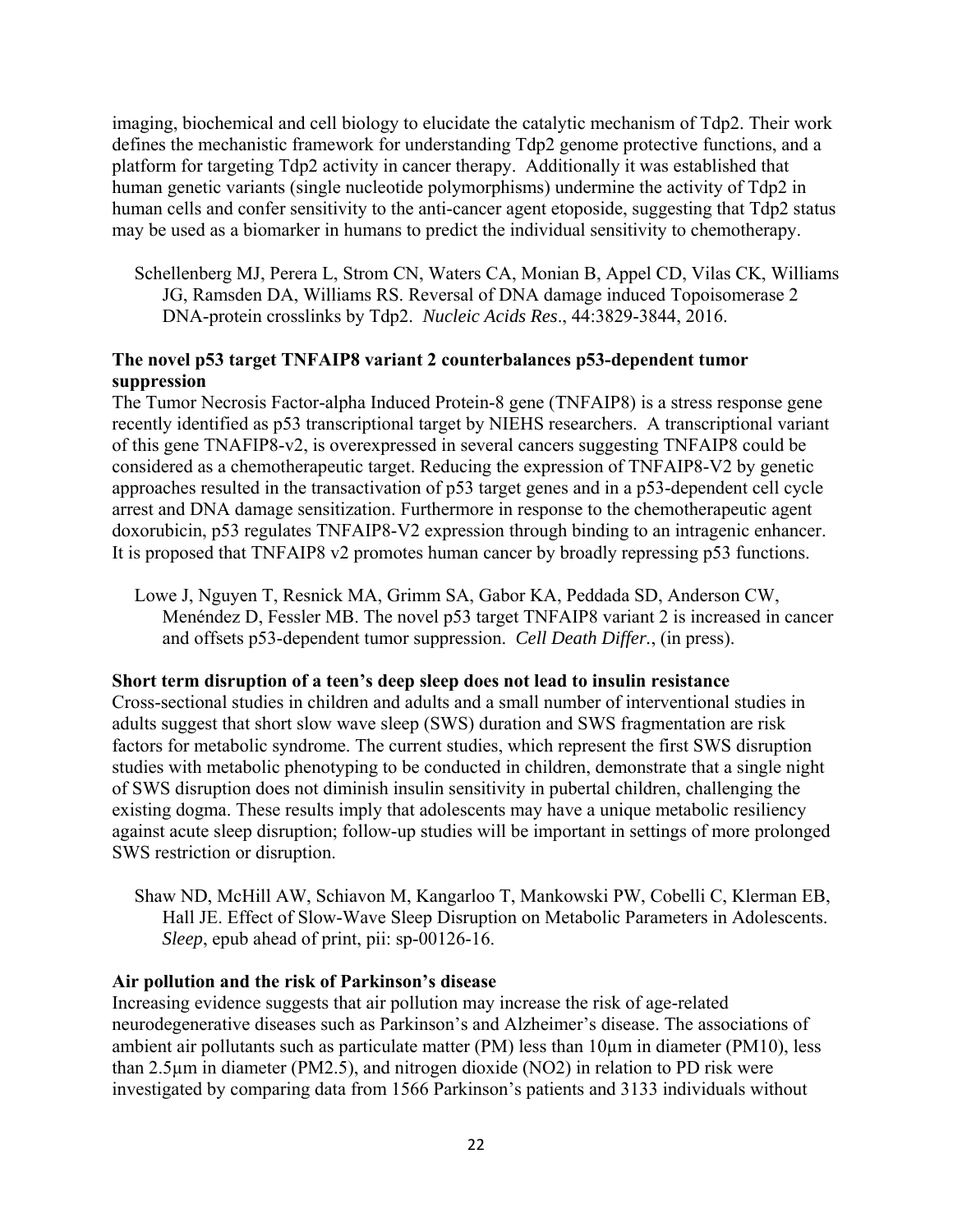Parkinson's disease. Overall, little evidence was observed for associations of these air pollutants with Parkinson's disease. However, the data suggest that higher exposure to PM10 and PM2.5 may be associated with higher risk of Parkinson's disease among women nonsmokers. This evidence is suggestive and needs to be confirmed by other studies.

Liu R, Young MT, Chen JC, Kaufman JD, Chen H. Ambient Air Pollution Exposures and Risk of Parkinson Disease. *Environ. Health Perspect.*, epub ahead of print, doi: 10.1289/EHP135

## **Low-level arsenic exposure before birth associated with early puberty and obesity in female mice**

Female mice exposed in utero, or in the womb, to low levels of inorganic arsenic through drinking water displayed signs of early puberty and became obese as adults, according to the findings by NIEHS investigators. Inorganic arsenic compounds (such as those found in water) are highly toxic while organic arsenic compounds (such as those found in seafood) are less harmful to health. The finding is significant because the exposure level of 10 parts per billion used in the study is the current U.S. Environmental Protection Agency (EPA) and World Health Organization (WHO) standard, or maximum allowable amount, for arsenic in drinking water. The study serves as a good starting point for examining whether low-dose arsenic exposure could have similar health outcomes in humans.

Rodriguez K, Ungewitter E, Crespo Y, Liu C, Nicol B, and Yao HHC. In utero exposure to arsenate during the second half of gestation leads to early onset of vaginal opening and obesity in female CD-1 mice. *Environ. Health Perspect*., 124:336–343, 2016.

## **Bisphenol A studies in humans**

Cashiers ( $n = 77$ ) and non-cashiers ( $n = 25$ ) were recruited for a study to examine the effects of handling thermal paper receipts that use bisphenol A (BPA) or alternate compounds as a developer on blood and urine levels of BPA, bisphenol S (BPS) and 4-hydroxyphenyl 4 isoprooxyphenylsulfone (BPSIP). Each receipt contained 1-2% by weight of the paper of BPA, BPS, or BPSIP. The post-shift geometric mean total urinary BPS concentration was significantly higher than the pre-shift mean in 33 cashiers who handled receipts containing BPS. The mean urine BPA concentrations in 31 cashiers who handled BPA receipts were as likely to decrease as to increase after a shift, but the mean post-shift concentrations were significantly higher than those in non-cashiers. BPSIP was detected more frequently in the urine of cashiers handling BPSIP receipts than in the urine of non-cashiers. Only a few cashiers had detectable levels of total BPA or BPS in serum, whereas BPSIP tended to be detected more frequently. In related studies on the pharmacokinetics of BPA it was shown that Conjugation reactions are rapid and nearly complete with unconjugated BPA comprising less than 1% of the total d6-BPA in blood at all times. Elimination of conjugates into urine largely occurs within 24h.

Thayer KA, Taylor KW, Garantziotis S, Schurman SH, Kissling GE, Hunt D, Herbert B, Church R, Jankowich R, Churchwell MI, Scheri RC, Birnbaum LS, Bucher JR. Bisphenol A, Bisphenol S, and 4-Hydroxyphenyl 4-Isoprooxyphenylsulfone (BPSIP) in Urine and Blood of Cashiers. *Environ. Health Perspect.*, 124:437-444, 2016.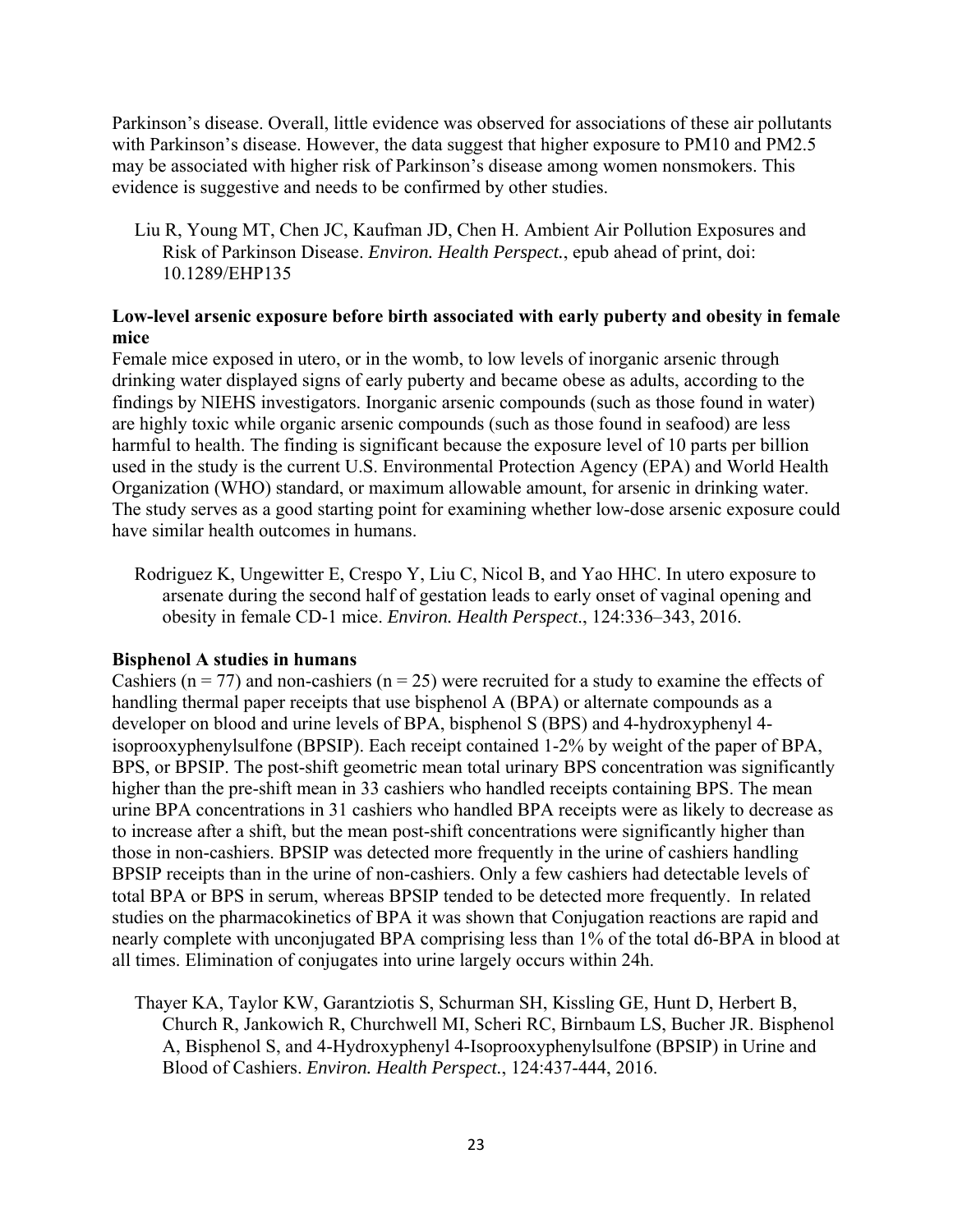Thayer KA, Doerge DR, Hunt D, Schurman SH, Twaddle NC, Churchwell MI, Garantziotis S, Kissling GE, Easterling MR, Bucher JR, Birnbaum LS. Pharmacokinetics of bisphenol A in humans following a single oral administration. *Environ. Int.,* 83:107-15, 2015.

#### **Complex effects of an RNA instability factor on gene expression**

Tristetraprolin (TTP) is an RNA binding protein that promotes the decay of messenger RNAs coding for harmful cytokines, such as tumor necrosis factor (TNF), in the innate immune response to infectious diseases and other environmental stimuli. Many studies have evaluated its effects on gene expression in cell culture models, but its complex effects in many cells and tissues have made study of its effects in intact animals difficult. Patial and colleagues developed a "triple knockout mouse" to evaluate the effect of TTP on gene expression in mouse tissues in the absence of the complicating effects of TNF, and found that TTP influenced the levels of many primary and secondary target messenger RNAs in mouse tissues.

Patial S, Stumpo DJ, Young WS 3rd, Ward JM, Flake GP, Blackshear PJ. Effects of Combined Tristetraprolin/Tumor Necrosis Factor Receptor Deficiency on the Splenic Transcriptome. *Mol. Cell. Biol.*, 36:1395-1411, 2016.

**Genome integrity consequences of environmental chemicals that induce oxidative stress**  Earlier studies by NIEHS investigators have important implications for research on the genome integrity consequences of environmental chemicals that induce oxidative stress. One recent example of this is the improved understanding of how a cultured cell model system responds to the environmental chemical Bisphenol A (BPA). After inducing oxidative stress with an oxidizing agent, BPA treatment of the cells suppressed DNA repair of oxidized DNA bases. It was also discovered that the exposure to the chemical mixture of potassium bromate and BPA results in a range of cellular effects in addition to the effect on DNA repair. These results pointing to the oxidative stress-inducing capacity of BPA and to the robust cellular adaptive response to BPA exposure are described in the following papers**.** 

- Gassman NR, Coskun E, Stefanick DF, Horton JK, Jaruga P, Dizdaroglu M, Wilson SH. Bisphenol a promotes cell survival following oxidative DNA damage in mouse fibroblasts. *PLoS One*, 10:e0118819, 2015.
- Gassman NR, Coskun E, Jaruga PE, Dizdaroglu M, Wilson SH. Bisphenol A alters cellular microenvironment to promote survival after oxidative stress. *Environ. Health Perspect.*, (in press).

#### **New study launched to investigate human toxicity of airborne PCBs**

Significant questions remain about the potential toxicity of low-molecular weight PCBs (polychlorinated biphenyls) that were used to construct housing world-wide. Danish and NIH investigators have launched a large new study that capitalizes on the national health registry system in Demark as well as detailed records available about the presence of PCBs in public housing in that country. The specific health effects to be studied include cancer, fertility, and neurodevelopment.

Bräuner EV, Andersen ZJ, Frederiksen M, Specht IO, Hougaard KS, Ebbehøj N, Bailey J, Giwercman A, Steenland K, Longnecker MP, Bonde JP. Health Effects of PCBs in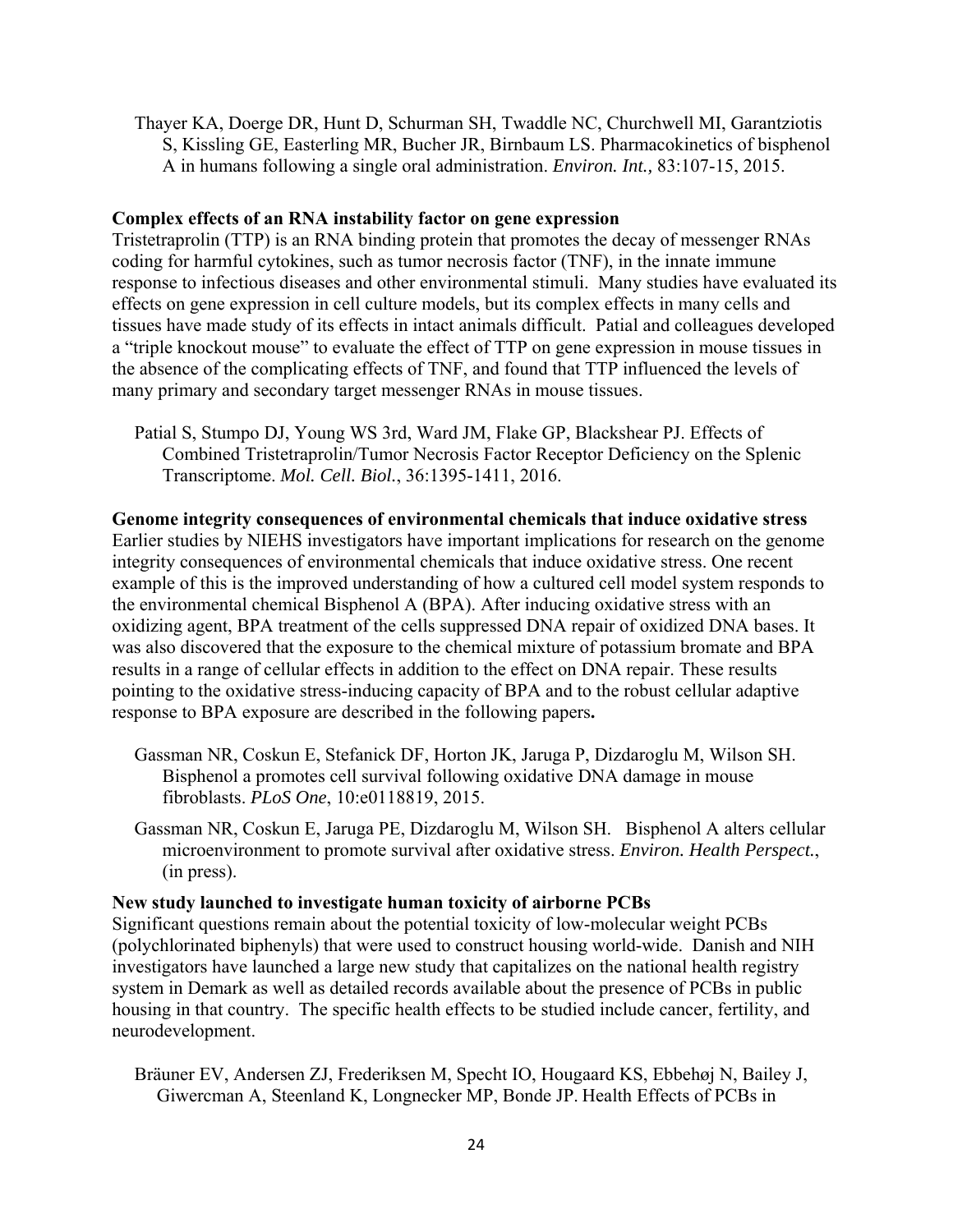Residences and Schools (HESPERUS): PCB - health Cohort Profile. *Sci. Rep.*, 6:24571, 2016.

#### **How do oscillatory brain activities emerge in the absence of pacemakers?**

The hippocampal theta rhythm emerges as rhythmic and synchronized activities among the hippocampus and hippocampus-associated brain regions during active exploration, providing a potential means for brain inter-regional communication. However, after decades of research, the origins of the theta rhythm remain elusive, at least partly due to the difficulty in recording from all three essential regions for theta generation, namely the hippocampus itself, the septum, and the entorhinal cortex. For this reason, NIEHS researchers established an in vitro theta model in a septo-entorhinal-hippocampal brain slice tri-culture system by pairing septal cholinergic inputs with hippocampal local activities. The study reveals a mechanism for theta rhythms to emerge as the functional results of dynamic interactions among the septum, hippocampus, and the entorhinal cortex, in the absence of clear pacemakers.

Gu Z, Yakel JL. Inducing theta oscillations in the entorhinal hippocampal network in vitro. *Brain Struct. Funct.*, epub ahead of print, doi:10.1007/s00429-016-1256-3

## **Contribution of Alveolar Type II Cell Cyclooxygenase-2 to Basal Airway Function, Lung Inflammation and Lung Fibrosis**

Cyclooxygenase (COX)-2 has been shown to be involved in regulating basal airway function, bacterial lipopolysaccharide (LPS)-induced airway hyperresponsiveness (AHR) and lung inflammation, and bleomycin-induced lung fibrosis; however, the cellular source of COX-2 related to these effects is unknown. In this study, NIEHS scientists generated mice with alveolar type II (ATII) cell-specific knockdown of COX-2 (AT2CC-/-) to examine the role of ATII cellderived prostaglandins in these processes. Specific knockdown of COX-2 was confirmed by realtime RT-PCR and western blot analyses. LC/MS/MS analysis showed that ATII cells produced prostaglandins. Basal airway responsiveness of AT2CC-/- mice was decreased compared to that of wild-type mice. LPS-induced hypothermic response, infiltration of inflammatory cells into the airway, and lung inflammation were enhanced in AT2CC-/- mice relative to wild-type controls; however, LPS-induced AHR and pro-inflammatory cytokine/chemokine expression were similar between the genotypes. After 21 days of bleomycin administration, AT2CC-/- mice behaved in a similar manner to wild-type mice. Thus, ATII cell-derived COX-2 plays an important role in regulating basal airway function and LPS-induced lung inflammation, but does not play a role in bleomycin-induced fibrosis. These findings provide insight into the cellular source of COX-2 related to these lung phenotypes.

Cheng J, Dackor RT, Bradbury JA, Li H, DeGraff LM, Hong LK, King D, Lih FB, Gruzdev A, Edin ML, Travlos GS, Flake GP, Tomer KB, Zeldin DC. Contribution of alveolar type II cell-derived cyclooxygenase-2 to basal airway function, lung inflammation, and lung fibrosis. *FASEB J*., 30:160-173, 2016.

## **Nuclear Localization of the DNA Repair Scaffold XRCC1: Uncovering the Functional Role of a Bipartite NLS**

The human DNA repair system provides a major basis for protection against the toxicity of environmental agents. Efficient DNA repair is dependent on the intranuclear assembly of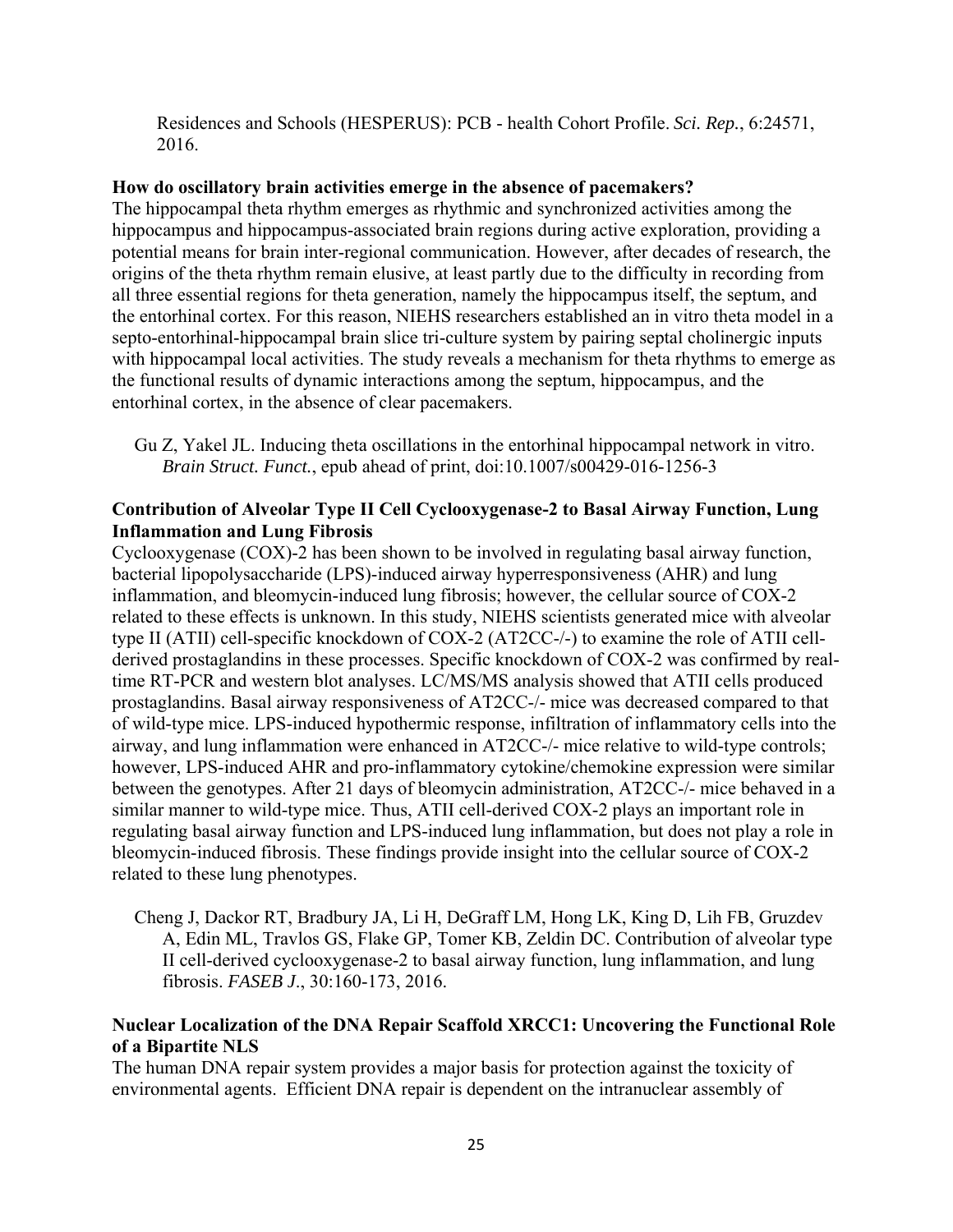damage-dependent repair complexes. Since proteins are generally not synthesized in the nucleus, DNA repair is dependent on nuclear localization of these repair proteins. During the past year NIEHS investigators characterized the nuclear localization signal (NLS) of XRCC1 structurally using X-ray crystallography and functionally using fluorescence imaging. Crystallography and binding studies revealed the bipartite nature of the XRCC1 NLS interaction with Importin  $\alpha$ (Imp $\alpha$ ) in which the major and minor binding motifs are separated by  $>$ 20 residues, and resolved previous inconsistent determinations. Binding studies of peptides containing the bipartite NLS, as well as its major and minor binding motifs, to both wild-type and mutated forms of Impα revealed pronounced cooperative binding behavior that is generated by the proximity effect of the tethered major and minor motifs of the NLS. This cooperativity stems from the increased local concentration of the second motif near its cognate binding site that is a consequence of the stepwise binding behavior of the bipartite NLS. Conversely, the stepwise dissociation of the NLS from Impα facilitates unloading by providing a partially complexed intermediate that is available for competitive binding by Nup50 or the Importin β binding domain. This behavior provides a basis for meeting the intrinsically conflicting high affinity and high flux requirements of an efficient nuclear transport system.

Kirby TW, Gassman NR, Smith CE, Pedersen LC, Gabel SA, Sobhany M, Wilson SH, London RE. Nuclear Localization of the DNA Repair Scaffold XRCC1: Uncovering the Functional Role of a Bipartite NLS. *Sci. Rep.*, 5:13405, 2015.

## **Steroidogenic Factor 1 (SF1) impacts uterine gland formation in a mouse model of endometriosis**

SF1 regulates the expression of enzymes that produce estrogen and help the uterine explants grow independent of estrogen from the ovaries. In a novel mouse model the expression of SF1 in the mouse endometrium promoted the development of enlarged endometrial glands and interfered with steroid hormone regulation of the uterus helping the growth of ectopic endometriotic lesions in a mouse model of endometriosis. Uterine-specific SF1-regulated genes involved in gland development and epithelium-stroma interaction were identified. The present results indicate that SF1 directly contributes to the abnormal uterine gland morphogenesis, an inhibition of steroid hormone signaling and activation of an immune response, in addition to previously postulated estrogen production.

Vasquez YM, Wu SP, Anderson ML, Hawkins SM, Creighton CJ, Ray M, Tsai SY, Tsai MJ, Lydon JP, DeMayo FJ. Endometrial Expression of Steroidogenic Factor 1 Promotes Cystic Glandular Morphogenesis. *Mol. Endocrinol.,* 30:518-532, 2016.

#### **The powerhouse of the cells has other essential functions than energy production**

Mitochondria are organelles recognized primarily as the major energy producers in the cells. Using genetic models to manipulate mitochondrial function, our study identified two essential functions of mitochondria that do not involve energy production: the tricarboxylic acid cycle and the maintenance of the membrane potential. It was found that the former is necessary to maintain the epigenome, which can control how genes are expressed, and that the latter is required for cell proliferation. This work sets the stage to better understand how mitochondrial function affects the cell and organismal biology beyond its role in generating energy.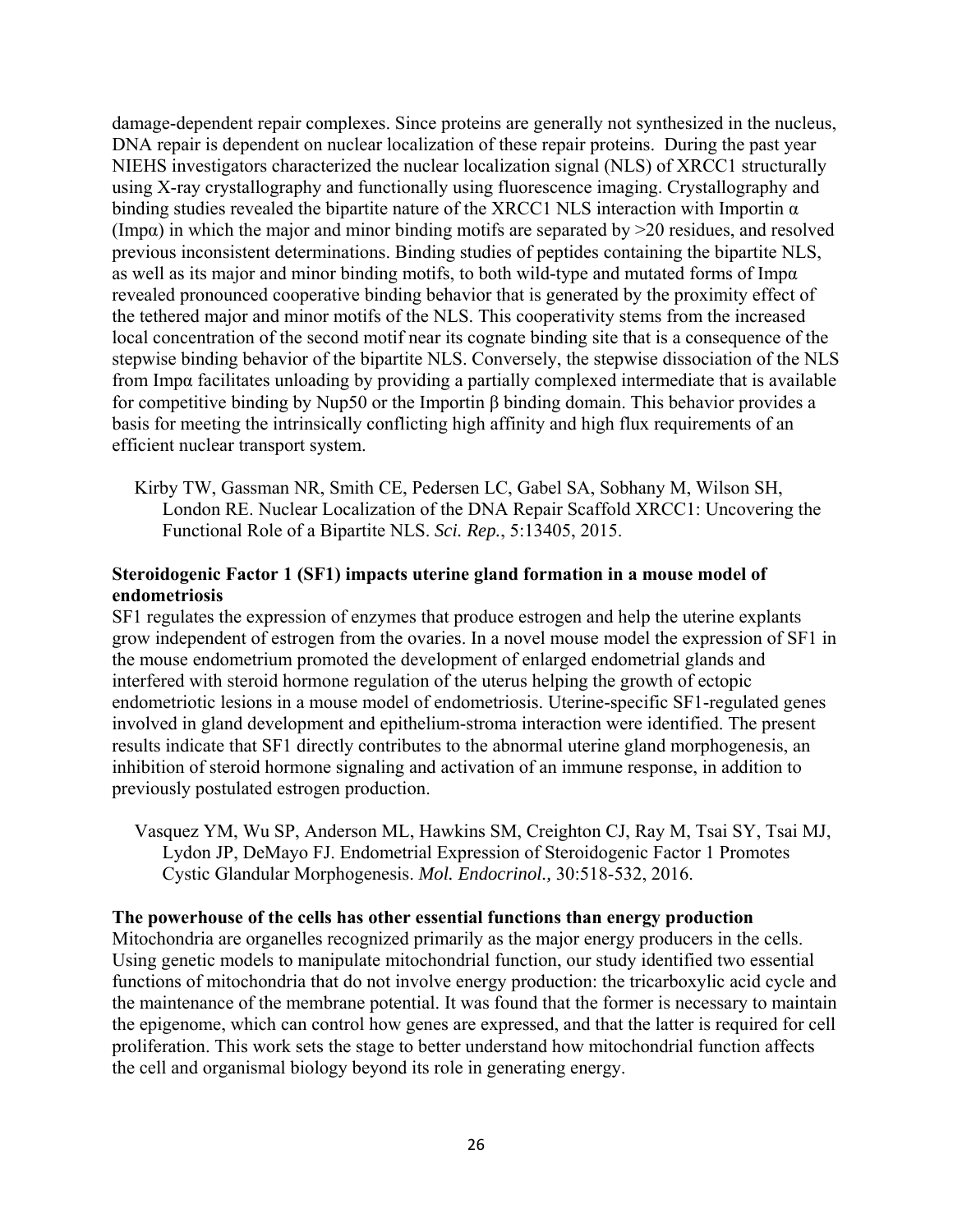Martínez-Reyes I, Diebold LP, Kong H, Schieber M, Huang H, Hensley CT, Mehta MM, Wang T, Santos JH, Woychik R, Dufour E, Spelbrink JN, Weinberg SE, Zhao Y, DeBerardinis RJ, Chandel NS. TCA Cycle and Mitochondrial Membrane Potential Are Necessary for Diverse Biological Functions. *Mol. Cell*, 61:199-209, 2016.

#### **Environmental and other factors at illness onset may be associated with chronic autoimmune muscle diseases in children**

The objectives of this investigation were to determine predictors of disease course for a group of rare childhood systemic autoimmune diseases called juvenile idiopathic inflammatory myopathies, in which the immune system attacks skeletal muscle, skin and other organ systems. Approximately one-third of children with juvenile myositis appear to recover fully within two years of diagnosis with adequate immunosuppressive therapy, one-third develop a relapsingremitting course of illness, and one-third have a chronic course of illness that is prolonged beyond two years, often lasting many years despite adequate therapies. Factors associated with the chronic or relapsing courses of illness included the p155/140 myositis autoantibody, the most frequently identified autoantibody present in the sera of patients with juvenile myositis. Additional factors associated with a chronic illness course included a documented infection within 6 months of illness onset, as well as severe illness at onset and a higher clinical severity score. Additional associations with a chronic course compared to a monocyclic course, that were not as strongly associated, included certain photosensitive skin rashes as well as the ultraviolet index based in the month prior to diagnosis on residential location. These findings indicate that myositis autoantibodies, in particular anti-p155/140 autoantibodies, as well as early clinical features and environmental exposures are associated with a chronic course in patients with juvenile myositis. This is the first study that found environmental factors at illness onset to be associated with the course of illness in this pediatric autoimmune muscle disease.

Habers GE, Huber AM, Mamyrova G, Targoff IN, O'Hanlon TP, Adams S, Pandey JP, Boonacker C, van Brussel M, Miller FW, van Royen-Kerkhof A, Rider LG; Childhood Myositis Heterogeneity Study Group. Brief Report: Association of Myositis Autoantibodies, Clinical Features, and Environmental Exposures at Illness Onset With Disease Course in Juvenile Myositis. *Arthritis Rheumatol.,* 68:761-768, 2016.

#### **Analyses of a new major allergen from house dust mites called Der p 23.**

A newly discovered dust mite allergen called Der p 23 was assessed in an American population for the first time, and biochemically characterized. Surprisingly the percentage of patients with antibodies to Der p 23 is extremely high, on a par with the two other major allergens from mites, Der p 1 and Der p 2. The total antibody response to Der p 23 accounts for a small percentage of the IgE response to mite allergens. Curiously, the prevalence and amount of specific IgE to Der p 23 is disproportionately high compared to the abundance of other Dermatophagoides allergens. This study helps understand the immunological and biochemical characteristics of different mite allergens that skew the immune response towards allergy.

Mueller GA, Randall TA, Glesner J, Pedersen LC, Perera L, Edwards LL, DeRose EF, Chapman MD, London RE, Pomés A. Serological, genomic and structural analyses of the major mite allergen Der p 23. *Clin. Exp. Allergy*, 46:365-376, 2016.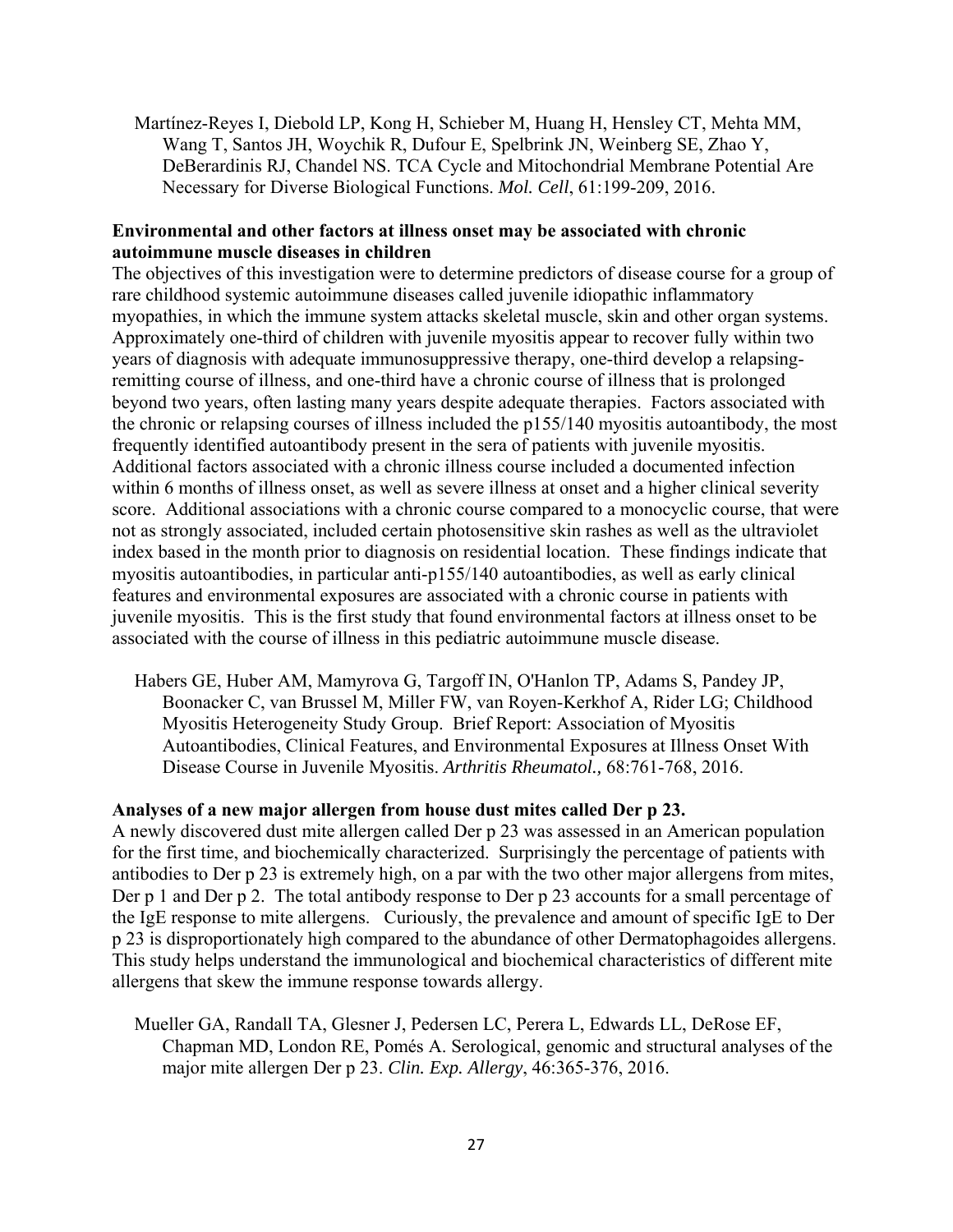#### **The best biomarker of oxidative stress**

Oxidative stress is elevated in numerous environmental exposures and diseases. Millions of dollars have been spent to try to ameliorate this damaging process using anti-oxidant therapies. Currently, the best accepted biomarker of oxidative stress is the lipid oxidation product 8-isoprostaglandin F2 $\alpha$  (8-iso-PGF2 $\alpha$ ), which has been measured in over a thousand human and animal studies. The results in this manuscript demonstrate two sources of  $8$ -iso-PGF2 $\alpha$  formation in vivo. The sources of inflammation and oxidative stress can be distinguished by measuring the 8-iso-PGF2α/PGF2α ratio in plasma. The results presented in our study further challenge the long held notion that 8-iso-PGF2 $\alpha$  is solely a product of chemical lipid peroxidation in vivo and is a selective marker for oxidative stress. Quantifying the contributions of both pathways provides vital mechanistic insights into diseases and environmental exposures. These mechanistic insights are imperative to correctly interpret experimental findings based on this biomarker of oxidative stress.

Van't Erve TJ, Lih FB, Jelsema C, Deterding LJ, Eling TE, Mason RP, Kadiiska MB. Reinterpreting the best biomarker of oxidative stress: The 8-iso-prostaglandin F2α/prostaglandin F2α ratio shows complex origins of lipid peroxidation biomarkers in animal models. *Free Radic. Biol. Med.*, 95:65-73, 2016.

#### **Widespread use of an RNA binding domain throughout evolution**

Mammals express a small family of three or four proteins, depending on the species, that bind to messenger RNA and promote its rapid decay, thus providing a brake on gene expression. These proteins are involved in the control of gene expression in the inflammatory response to environmental stimuli such as infectious agents, and also in the regulation of blood formation and fetal nutrition during pregnancy. Wells and colleagues found that the RNA binding domains of these proteins, which are responsible for the first step in their RNA decay promoting function, can be found in almost all eukaryotes, including plants, which last shared a common ancestor with man more than a billion years ago. Moreover, domains from plants, humans, insects and yeasts seem to be interchangeable in functional assays, arguing that this recognition motif has persisted essentially unchanged for more than a billion years.

Wells ML, Hicks SN, Perera L, Blackshear PJ. Functional equivalence of an evolutionarily conserved RNA binding module. *J. Biol. Chem.*, 290:24413-24423, 2015.

## **Functional rescue of tumor associated p53 mutants enhance immune and apoptosis pathways mediated by TLR3.**

The innate immune Toll like receptors (TLRs) proteins, which provide front-line protection against pathogens, assure rapid inflammatory responses. In response to common anticancer agents, the tumor suppressor and transcription factor, p53 upregulate most members of TLR gene family and consequently enhance TLR-dependent production of pro-inflammatory cytokines in various human immune-related primary cells as well as cancer-derived cells. p53 is the most frequent gene mutated in human cancers. The impact of p53 mutants in TLR gene expression was evaluated. While many mutants retained the ability to drive TLR expression at WT levels, others exhibited null, limited, or change-of-spectrum transactivation of TLR genes. Using TLR3 signaling as a model, it was shown that some cancer-associated p53 mutants amplify cytokine, chemokine and apoptotic responses after stimulation by the TLR3 cognate ligand. Functional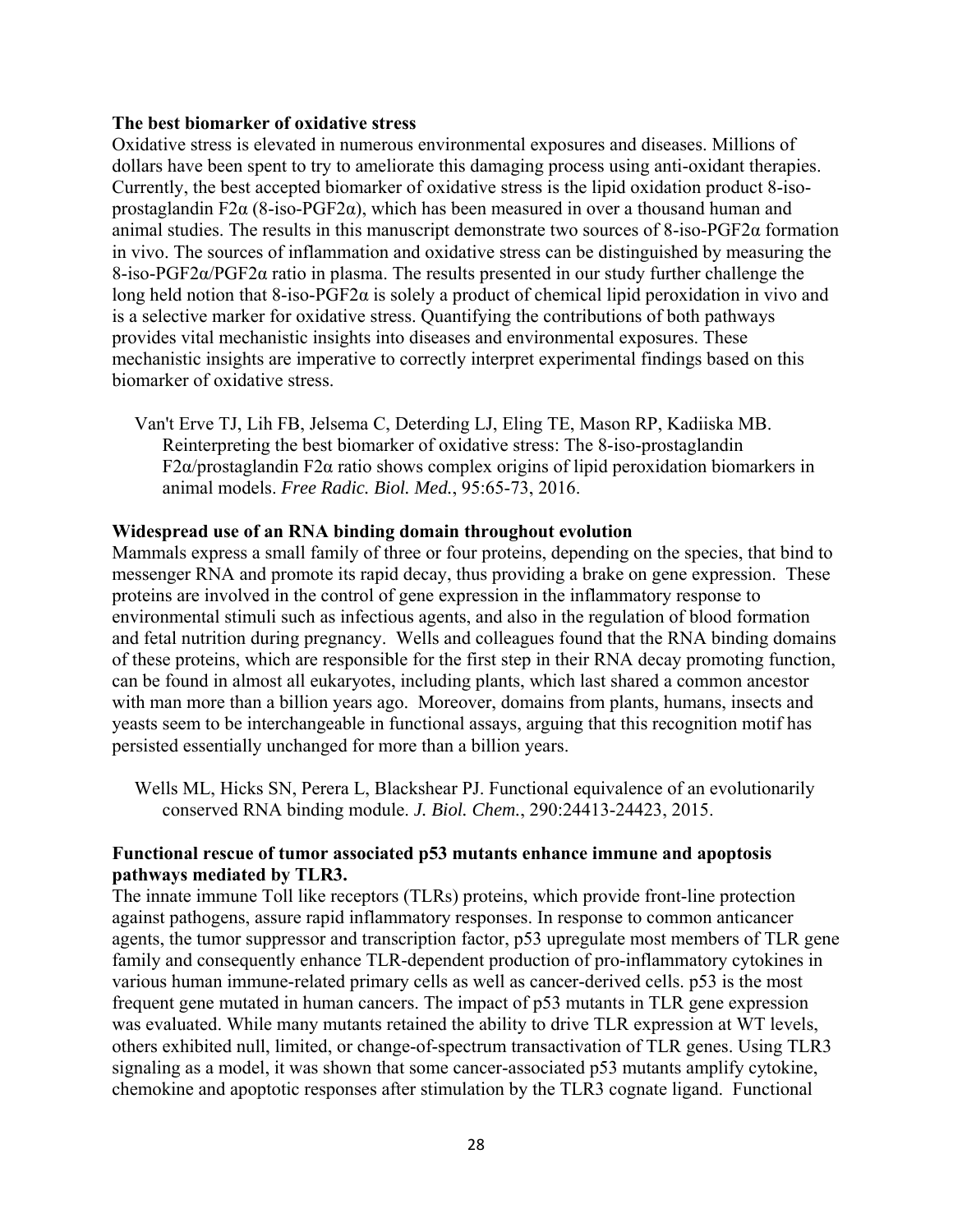rescue of loss-of-function p53 mutants by the p53 reactivating drug RITA restored TLR3 gene expression in a mutant p53 cell lines and also enhanced DNA damage induced-apoptosis via TLR3 signaling. We propose that chemotherapeutic manipulation of normal or mutantp53 responses along with immune challenges that include TLRs could enhance inflammatory/immune type responses to environmental factors.

Menéndez D, Lowe JM, Snipe J, Resnick MA. Ligand dependent restoration of human TLR3 signaling and death in p53 mutant cells. *Oncotarget*, (in press)

## **Interactions Between Mammalian WDR12 and Midasin**

Researchers from NIEHS determined the crystal structure of the ubiquitin-like (UBL) domain of Ytml, from *Saccharomyces cerevisiae*, which is a homologue of the mammalian ribosomal protein WD repeat domain 12 (WDR12). Ytm1 is an essential ribosome assembly factor that associates with two other assembly factors, Nop7 and Erb1 to form the Nop7 complex, which is required for maturation of the large ribosomal subunit. Ribosomes carry out the fundamental role of making proteins within living systems, so this research has important implications for understanding how ribosomes are assembled. Crystallographic studies revealed that the UBL domain of Ytm1 is structurally homologous with the UBL domain of another ribosome assembly protein Rsa4, which is the yeast homolog of mammalian Notchless (Nle1). Subsequent binding studies revealed that the metal ion-dependent adhesion site (MIDAS) domain of Midasin binds to both WDR12 and Nle1 through their UBL domains. This interaction is dependent upon metal ion-coordination and a well-conserved extension region within the MIDAS domain. These studies demonstrate that the interactions between the UBL domains of WDR12 and Nle1 with Midasin are evolutionarily conserved in the eukaryotic ribosome assembly pathway. Moreover both WDR12 and Nle1 have been linked to human health implications and are possible novel targets for therapeutic intervention.

Romes EM, Sobhany M, Stanley RE. The crystal structure of the ubiquitin-like domain of ribosome assembly factor Ytm1 and characterization of its interaction with the AAA-ATPase midasin. *J. Biol. Chem.,* 291:882-893, 2016.

## **How cells achieve high accuracy of chromosomal DNA replication**

The accuracy of DNA replication is a crucial factor for the mechanisms by which cells and organisms produce mutations. To gain understanding in this area NIEHS scientists are studying the accuracy (fidelity) of DNA replication in the bacterium *Escherichia coli*, which is a useful model system for these questions. The bacterial chromosome is replicated by the DNA polymerase III holoenzyme (HE), whose accuracy we have studies in detail. But in addition, other DNA polymerases play a role (*E. coli* has five such accessory DNA polymerases) and they also affect the overall error rate. The important role of the 5'-deoxynucleoside-triphosphates (dNTPs), which are the building blocks used by the polymerases for synthesizing DNA, has also been demonstrated.

Tse L, Kang TM, Yuan J, Mihora D, Becket E, Maslowska KH, Schaaper RM, Miller JH. Extreme dNTP pool changes and hypermutability in dcd ndk strains. *Mutat Res.*, 784 785:16-24, 2016.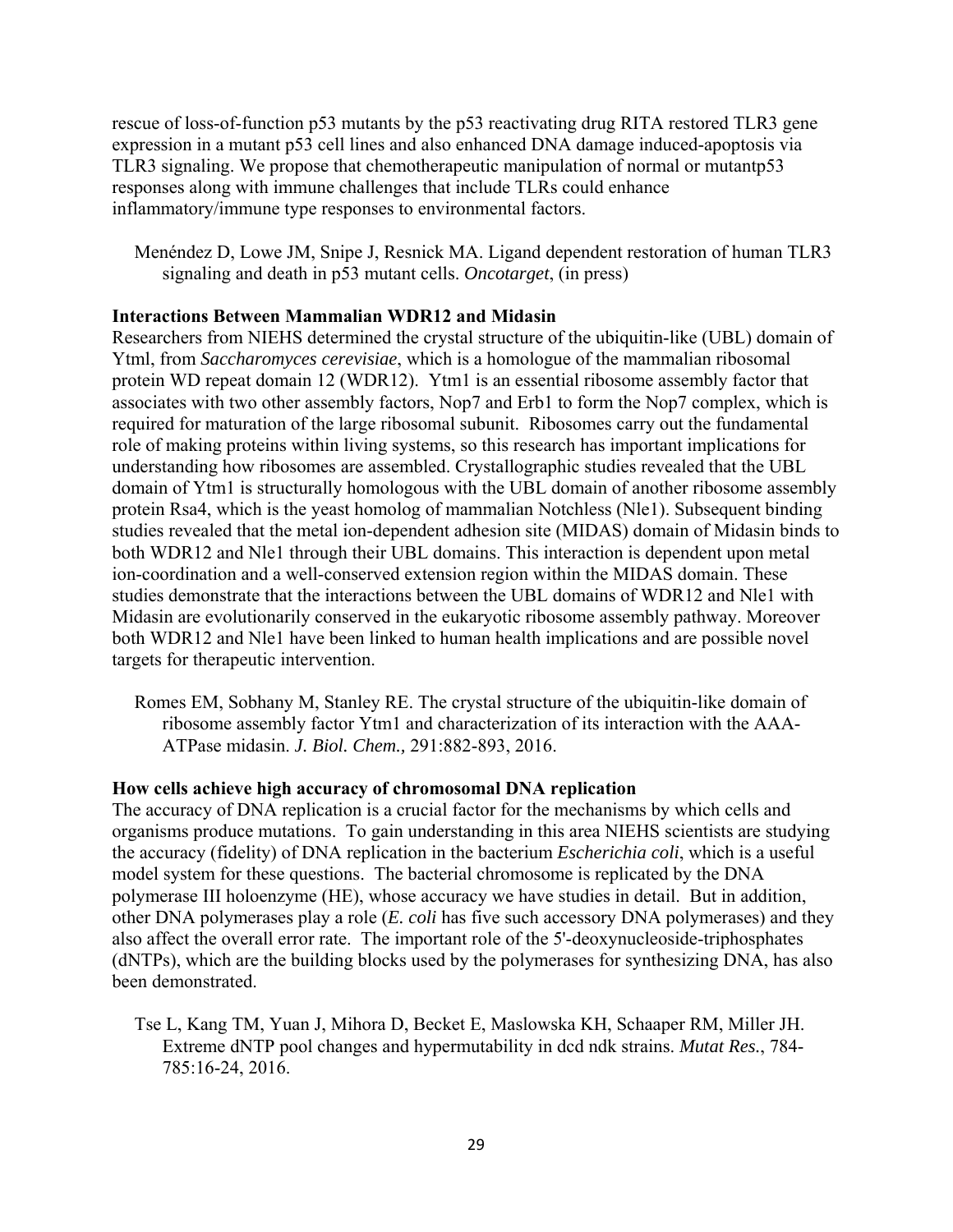- Singh D, Schaaper RM, Hochkoeppler A. A continuous spectrophotometric enzyme-coupled assay for deoxynucleoside triphosphate triphosphohydrolases. *Anal. Biochem.*, 496:43-49, 2016.
- Itsko M, Schaaper RM. Transcriptome Analysis of Escherichia coli during dGTP Starvation. *J. Bacteriol.*, 198:1631-1644, 2016.

#### **Glis3 is essential for spermatogenesis**

In this study, a novel and essential role for Glis3 in the regulation of the dynamics early postnatal spermatogenesis was identified. Glis3 is expressed in spermatogonial stem and progenitor cells and loss of GLIS3 functions affects self-renewal and prevents further differentiation and maturation of spermatocytes.

Kang HS, Chen LY, Lichti-Kaiser K, Liao G, Gerrish K, Bortner CD, Yao HH, Eddy EM, Jetten AM. Transcription Factor GLIS3: a New and Critical Regulator of Postnatal Stages of Mouse Spermatogenesis. *Stem Cells*, epub ahead of print, doi: 10.1002/stem.2449.

#### **Muscle gene expression patterns in autoimmune muscle disease can predict responses to some biologic therapies.**

Autoimmune muscle diseases (myositis) comprise a group of complex autoimmune disorders influenced by genetic and environmental factors. To identify if the gene expression patterns in muscle of these patients can predict clinical responses to a biologic agent called rituximab, which blocks B lymphocyte responses, the investigators examined muscle biopsies from before and after treatment. Myeloid type I interferon (IFN) signature genes were expressed at higher levels at baseline in the skeletal muscle of rituximab responders than in non-responders, whereas classic non-myeloid IFN signature genes were expressed at higher levels in non-responders at baseline. The decrease in the type I IFN signature following administration of rituximab was also associated with the decreases in muscle-infiltrating CD19+ B cells and CD68+ macrophages in responders. These data add further evidence for defining the type I IFN signature as both a predictor of therapeutic responses and a biomarker of myositis disease activity.

Nagaraju K, Ghimbovschi S, Rayavarapu S, Phadke A, Rider LG, Hoffman EP, Miller FW. Muscle myeloid type I interferon gene expression may predict therapeutic responses to rituximab in myositis patients. *Rheumatology (Oxford)*, epub ahead of print, doi: 10.1093/rheumatology/kew213.

#### **Structure determined of a nuclease from Streptococcus pyogenes that enhances virulence**

*S. pyogenes* is a leading cause of severe invasive disease in humans including toxic shock syndrome and necrotizing fasciitis ("flesh eating bacteria") that leads to over 160,000 deaths a year worldwide. In this study NIEHS researchers determined crystal structures of a nuclease (Sda1) from *S. pyogenes* that enhances the virulence of the bacteria by allowing it to escape from the host immune response. Understanding how Sda1 functions may help in the rational design of drugs that specifically target *S. pyogenes* and do not kill symbiotic bacteria in the gut.

Moon AF, Krahn JM, Lu X, Cuneo MJ, Pedersen LC. Structural characterization of the virulence factor Sda1 nuclease from Streptococcus pyogenes. *Nucleic Acids Res.*, 44:3946-3957, 2016.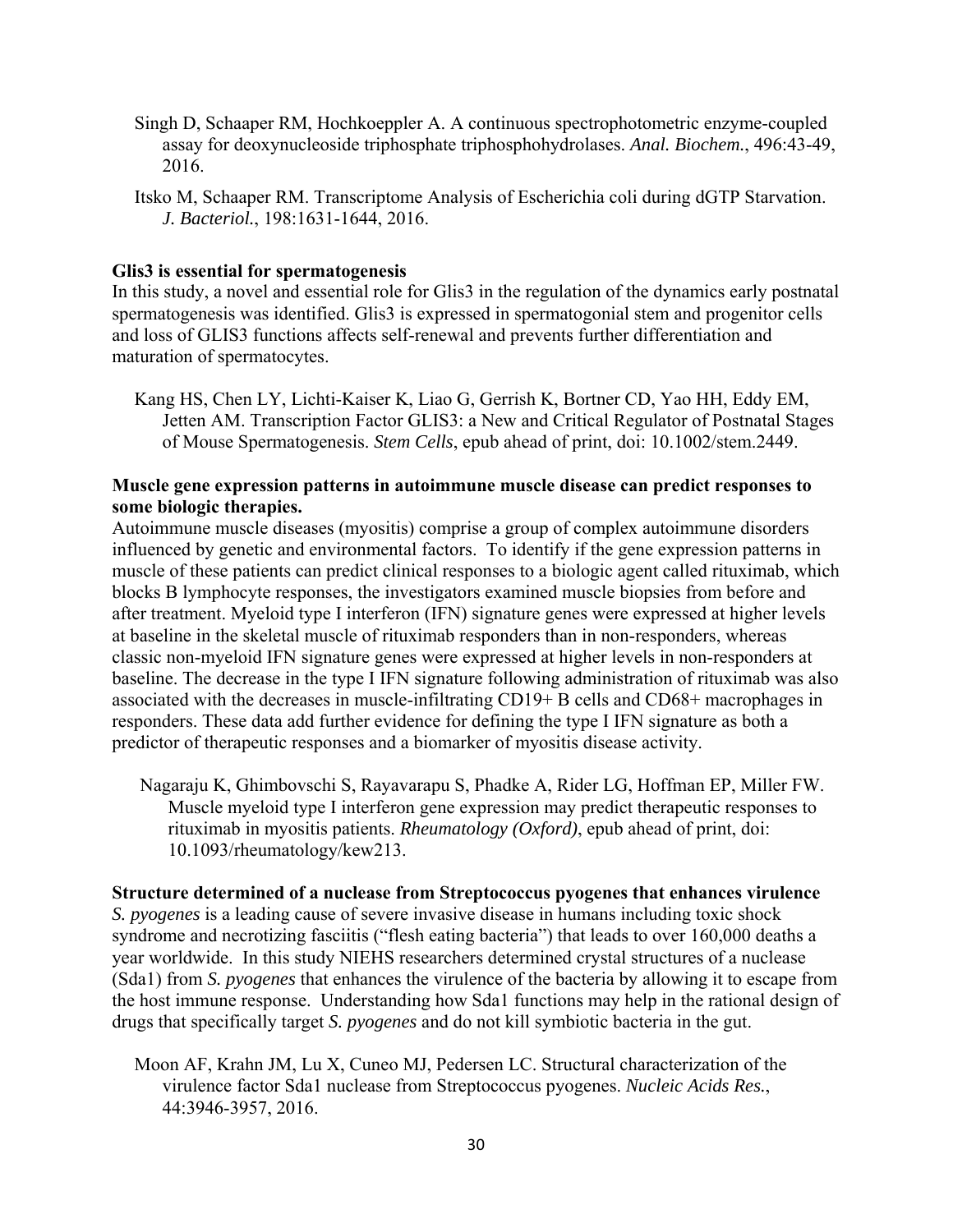## **The design and exploitation of metabolically-stable surrogates of highly reactive signaling entities.**

NIEHS scientists developed and validated the development of stable analogues of an intracellular signal that mediates environmental stress responses; these reagents greatly aid further research in environmental health science.

Riley AM, Wang H, Shears SB, L Potter BV. Synthetic tools for studying the chemical biology of InsP8. *Chem. Commun. (Camb)*., 51:12605-12608, 2015.

## **ROR antagonists: potential therapy of autoimmune disease**

ROR $\gamma$  is critical for Th17 cell differentiation and IL-17 production, both of which play a critical role in autoimmune disease. In collaboration with GSK, NIEHS investigators have characterized several ROR $\gamma$  antagonists. These antagonists inhibit Th17 differentiation and activation of the IL17 promoter. Treatment of psoriatic-like skin lesions of imiquimod-treated mice as well as of skin biopsy explant cultures from psoriatic patients with RORy antagonists reduced inflammation and the expression of psoriasis signature genes. Based on these data, it is expected that topical delivery of this  $ROR<sub>Y</sub>$ -specific inverse agonist will impact local cytokine expression, leading to clinical improvement in psoriasis patients.

Smith SH, Peredo CE, Takeda Y, Bui T, Neil J, Rickard D, Millerman E, Therrien JP, Nicodeme E, Brusq JM, Birault V, Viviani F, Hofland H, Jetten AM, Cote-Sierra J. Development of a Topical Treatment for Psoriasis Targeting RORγ: From Bench to Skin. *PLoS One*, 11:e0147979, 2016.

## **House dust programs pulmonary dendritic cells to promote type 2 T-cell responses.**  Common house dust contains many allergens and other products that, when inhaled, can lead to allergic asthma. A type of cell known as the dendritic cell is thought to be essential for allergic sensitization, but the molecular and cellular mechanisms that affect the actions of dendritic cells

are poorly understood. Moran and colleagues have demonstrated that inhaled house dust extracts (HDEs) indirectly activate dendritic cells. Thus, bronchoalveolar lavage fluid from HDEexposed mice activated lung dendritic cells to induced robust differentiation of T helper 2 cells, which have been linked to allergic asthma. By contrast, direct exposure of dendritic cells to HDE did not have this effect. This indirect reprogramming of dendritic cells was associated with the upregulation of several molecules, whose requirement will be investigated in future studies. Identifying these factors could lead to novel therapeutic targets for allergic asthma.

Moran TP, Nakano K, Whitehead GS, Thomas SY, Cook DN, Nakano H. Inhaled house dust programs pulmonary dendritic cells to promote type 2 T-cell responses by an indirect mechanism. *Am. J. Physiol. Lung Cell. Mol. Physiol.,* 309:L1208-L1218, 2015.

## **DNA research offers clues on cell mutations**

NIEHS researchers studying how mutations arise in DNA discovered that misincorporation of RNA (ribonucleotides) into DNA occurs frequently and has important effects on the health of the cell. Failure to remove ribonucleotides results in mutations and rearrangement of genetic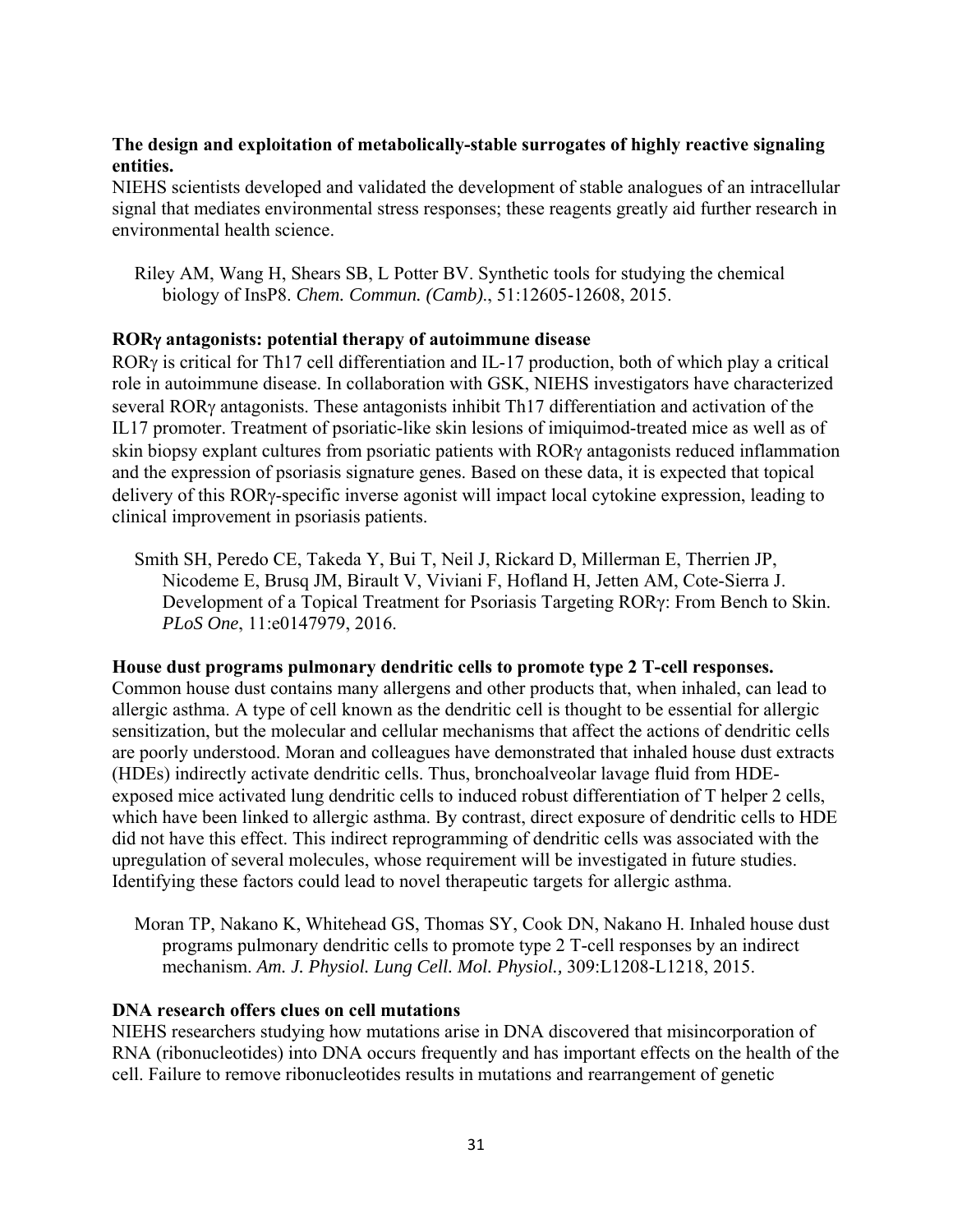information. These discoveries may have implications for human diseases that include autoimmune disorders and cancer.

Conover HN, Lujan SA, Chapman MJ, Cornelio DA, Sharif R, Williams JS, Clark AB, Camilo F, Kunkel TA, Argueso JL. Stimulation of Chromosomal Rearrangements by Ribonucleotides. *Genetics*, 201:951-961, 2015.

## **A novel analytical strategy to identify fusion transcripts between repetitive elements and protein coding-exons**

Repetitive elements (REs) comprise 40-60% of the mammalian genome and were initially thought to be 'junk' DNA. More recently, they have been shown to influence the expression of genes in various ways, including by the formation fusion transcript (FTs) with adjacent protein coding genes. NIEGS investigators developed a bioinformatics method to predict FTs from Next Generation sequencing tools. Using data from a study in which mice were exposed to cocaine, the investigators found 438 genes that express FTs with different types of repeats. This new method will help to facilitate additional studies to better understand the functional role of FTs in the biology of organisms.

Wang T, Santos JH, Feng J, Cahill M, Fargo DC, Shen L, Nestler EJ, Woychik RP. A novel analytical strategy to identify fusion transcripts between repetitive elements and protein coding-exons using RNA-seq. *PLoS One*, 11:e0159028, 2016.

## **Structural insight into the protein involved in generating high affinity antibodies.**

Activation-Induced Deoxycytidine Deaminase (also known as AID) plays an important role in antibody diversification that leads to high affinity antibodies by initiating two critical processes called somatic hypermutation and class-switch recombination. Disruption of the AID gene leads to HIGM-2 syndrome a disorder that results in defects in class-switch recombination. In this study NIEHS scientists determined the first crystal structure of human AID that helps understand how various mutations in AID leads to disease as well as to better understand how AID engages DNA to convert the cytosine base to uracil resulting in mutations.

Pham P, Afif SA, Shimoda M, Maeda K, Sakaguchi N, Pedersen LC, Goodman MF. Structural analysis of the activation-induced deoxycytidine deaminase required in immunoglobulin diversification. *DNA Repair (Amst).*, 43:48-56, 2016.

## **Spatiotemporal expression of GLIS3 during pancreatic development**

The transcription factor Glis-similar 3 (Glis3) has been implicated in the development of neonatal, type 1 and type 2 diabetes. This study demonstrates that Glis3 protein exhibits a temporal and cell type-specific pattern of expression during embryonic and neonatal pancreas development that is consistent with a regulatory role for Glis3 in promoting endocrine progenitor generation, regulating insulin and Ppy expression in beta and PP cells, respectively, and duct morphogenesis. The findings of the study will help us to better understand the functions of Glis3 in the pancreas as well as in diabetes.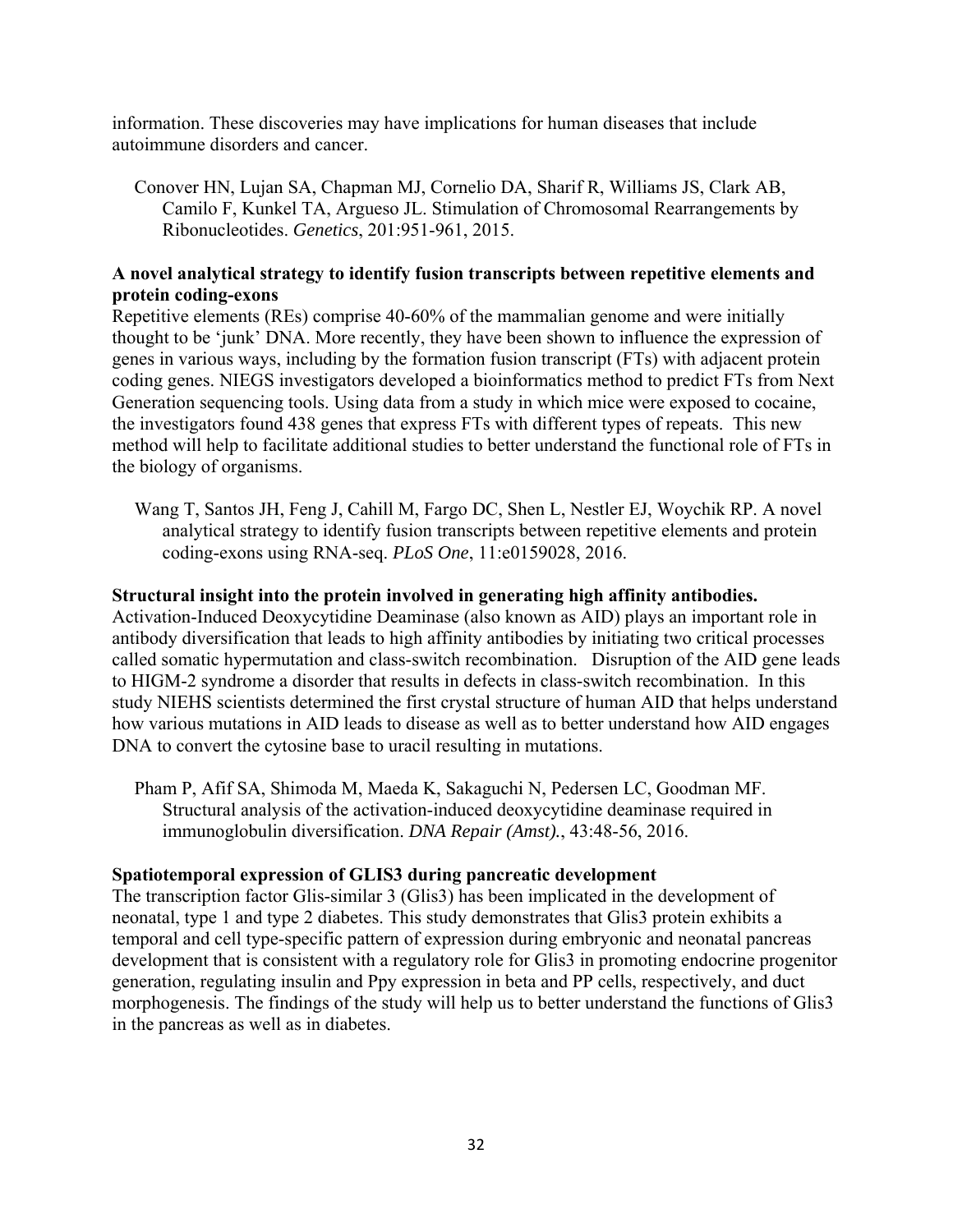Kang HS, Takeda Y, Jeon K, Jetten AM. The Spatiotemporal Pattern of Glis3 Expression Indicates a Regulatory Function in Bipotent and Endocrine Progenitors during Early Pancreatic Development and in Beta, PP and Ductal Cells. *PLoS One*, 11:e0157138, 2016.

## **A 'futile' protein: an enzyme that degrades what it makes.**

NIEHS investigators characterized a highly unusual dual domain signaling protein, which hosts a phosphatase domain that degrades the product formed by a separate kinase domain. The signaling activities are regulated by an oxygen-sensitive iron-sulfur cluster, so the protein's functionality is likely sensitive to oxygen stress bought on by environmental insults.

Wang H, Nair VS, Holland AA, Capolicchio S, Jessen HJ, Johnson MK, Shears SB. Asp1 from Schizosaccharomyces pombe binds a  $[2Fe-2S]<sup>2+</sup>$  cluster which inhibits inositol pyrophosphate 1-phosphatase activity. *Biochemistry,* 54:6462-6474, 2015.

## **Improving Potency Estimating in High-Throughput Screening Experiments Using an Information Theoretic Approach**

Quantitative high-throughput screening (qHTS) data typically includes concentration-response profiles for thousands of chemicals generated in a single experiment. The concentration for halfmaximal activity in the Hill equation model (i.e., AC50) is the most common potency metric in these data sets. However, the AC50 parameter is subject to large uncertainties. In this study, a new potency measure is introduced, based on weighted Shannon entropy. The new potency measure does not depend on the assumption of a pre-specified concentration-response relationship and estimates potency with greater precision and less bias compared to the conventional AC50 value.

Shockley KR. Estimating Potency in High-Throughput Screening Experiments by Maximizing the Rate of Change in Weighted Shannon Entropy. *Sci. Rep.*, 6:27897, 2016.

## **Loss of Glis2/NPHP7 causes kidney epithelial cell senescence**

Loss of Glis2 causes progressive kidney atrophy, interstitial inflammatory infiltration, and fibrosis, and is associated with induction of cell senescence. The cystic phenotype in Kif3a deficient mice is rescued by the loss of Glis2.

Lu D, Rauhauser A, Li B, Ren C, McEnery K, Zhu J, Chaki M, Vadnagara K, Elhadi S, Jetten AM, Igarashi P, Attanasio M. Loss of Glis2/NPHP7 causes kidney epithelial cell senescence and suppresses cyst growth in the Kif3a mouse model of cystic kidney disease. *Kidney Int.*, 89:1307-1323, 2016.

#### **Biomarkers for oxidative stress responses induced by Zinc in human cells**

Determining mechanism-based biomarkers that distinguish adaptive and adverse cellular processes is critical to understanding the health effects of environmental exposures. NIEHS researchers characterized oxidative stress responses of the tracheobronchial airway to a model oxidant, zinc (Zn), and explored the genomic mechanisms mediating the switch from recoverable adaptive cellular response to adverse events. Normal, adaptive, and cytotoxic Zn exposure conditions were determined with traditional apical endpoints, and differences in global gene expression around the tipping point of the responses were used to delineate underlying molecular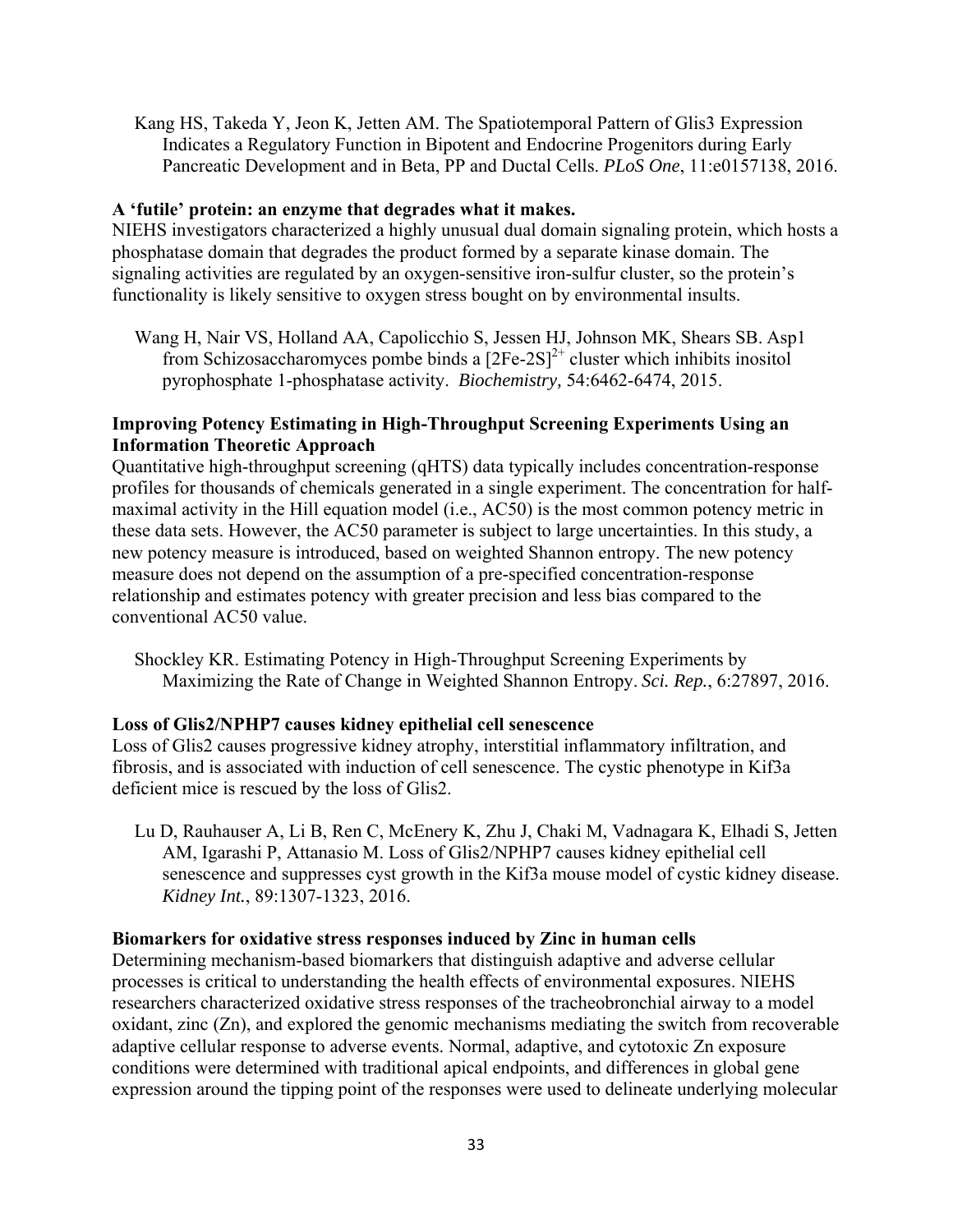mechanisms. The researchers then identified candidate genes for use as early biomarkers in differentiating adaptive and adverse cellular responses. Bioinformatic analyses of differentially expressed genes indicate early enrichment of stress signaling pathways, including those mediated by the transcription factors p53 and NRF2.

Currier JM, Cheng WY, Menéndez D, Conolly R, Chorley BN. Developing a Gene Biomarker at the Tipping Point of Adaptive and Adverse Responses in Human Bronchial Epithelial Cells. *PLoS One*, 11:e0155875, 2016.

## **An ion channel required for male fertility.**

NIEHS researchers discovered a gene required for male fertility. This gene codes for an ion channel, a molecule that allows calcium ions to enter cells. When this gene is mutated or absent, sperm fail to develop in the testis. Modification of calcium channels in the testis by drugs may provide a novel strategy to enhance or regulate male fertility.

Davis FM, Goulding EH, D'Agostin DM, Janardhan KS, Cummings CA, Bird GS, Eddy EM, Putney JW. Male infertility in mice lacking the store-operated  $Ca^{2+}$  channel Orai1. *Cell Calcium*, 59:189-197, 2016.

## **A mechanism for regulating transfer of a human signaling protein to the cell nucleus.**

Specificity in cell signaling can be brought about by regulating access of a signaling entity to the specific cell compartment in which it is active. Here, NIEHS scientists identify a pentapetide 'localization' sequence that directs the PPIP5K2 signaling enzyme to the nucleus. They further demonstrate that the localization sequence is not functional by default; it's activity is switched on and off by a protein phosphorylation event.

Yong ST, Nguyen HN, Choi JH, Bortner CD, Williams J, Pulloor NK, Krishnan MN, Shears SB. Identification of a functional nuclear translocation sequence in hPPIP5K2. *BMC Cell. Biol.,* 16:17, 2015.

**New statistical method for uncovering genes affecting multiple disease-related traits**  Scientific evidence suggests that intricate interactions of genetic risk factors with environmental exposures play a major role in the development of diseases. In studies of relative contribution of an individual's genetic composition to disease susceptibility and progression, multiple traits can be measured and analyzed jointly. These traits may share common etiology and comprise binary, categorical, and quantitative measurements. NIEHS researchers propose a statistical method for simultaneous testing of multiple correlated phenotypes, including quantitative binary, categorical or a combination thereof, with the flexibility of adjusting for other covariates. The approach is unique in providing a nuanced depiction of genetic effects and interactions via association curves fit over genetic regions.

Vsevolozhskaya OA, Zaykin DV, Barondess DA, Tong X, Jadhav S, Lu Q. Uncovering Local Trends in Genetic Effects of Multiple Phenotypes via Functional Linear Models. *Genet. Epidemiol.*, 40:210-221, 2016.